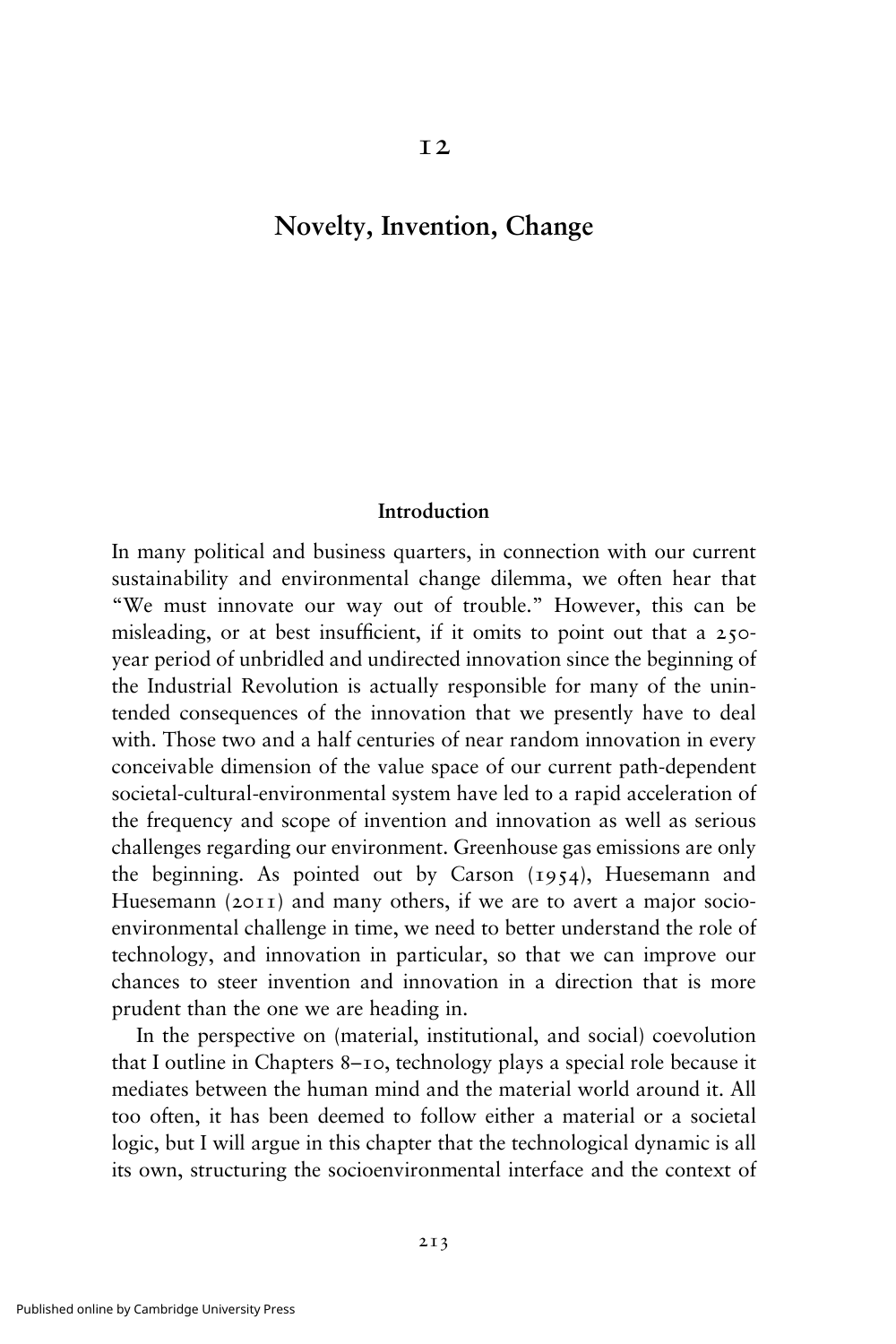the economy. I will do so by discussing the emergence of novelty – the process that has transformed the world from small groups of huntergatherers to a global network of nation-states, enabling humanity to grow to more than 7 billion people, tapping an increasingly wide range of natural and human resources, inventing millions of novel tools, and in the process bringing our planet close to complete environmental destruction.

In Chapter 9, I argued that from the dissipative flow structure perspective continued innovation is in effect the ultimate driver behind societal coherence as well as change, because it ensures the ever further dissipation of chaos (the unknown) that is necessary for human organizations to live and grow. In Chapter 10, I described how that process of continual innovation impacts on the coevolution of a society's technology, economy, institutions, geography and much more, engendering a feedback cycle between solutions and problems. But it is now time to discuss the process of invention and innovation itself in more detail.

Importantly, the model of the coevolutionary dynamics that is outlined in this chapter and Chapter 13 as responsible for technological invention also applies to the non-technological sphere – it can be applied to all forms of change in human societies, and has, *mutatis mutandis*, also been proposed for evolutionary changes in nonhuman organisms (Laubichler & Renn 2015).

## **Technology as "Tools and Ways to Do Things"**

From the long-term perspective of the anthropologist and archaeologist, it is unduly limiting to consider technology in the way that is usually the case in contemporary society – as the totality of knowledge concerning material tools and inventions that we currently use, or in the case of a specific technology a subset of the latter. When applied to the past and to other cultures, this perspective is a typical example of what I call looking through the wrong end of the telescope, taking a modern Western concept and projecting it into the past and onto other cultures in the hope of finding the origins of that concept, that way of doing things, that tool, or that technique (van der Leeuw 2014). As most concepts, categories, and technologies have changed through time, it is usually impossible to define their origins with any precision, as they have morphed beyond recognition between the emergence of a novelty and the current shape. As has been discussed in Chapter 6, rather than adopt such an ex-post perspective on phenomena and search for origins of innovations, we have to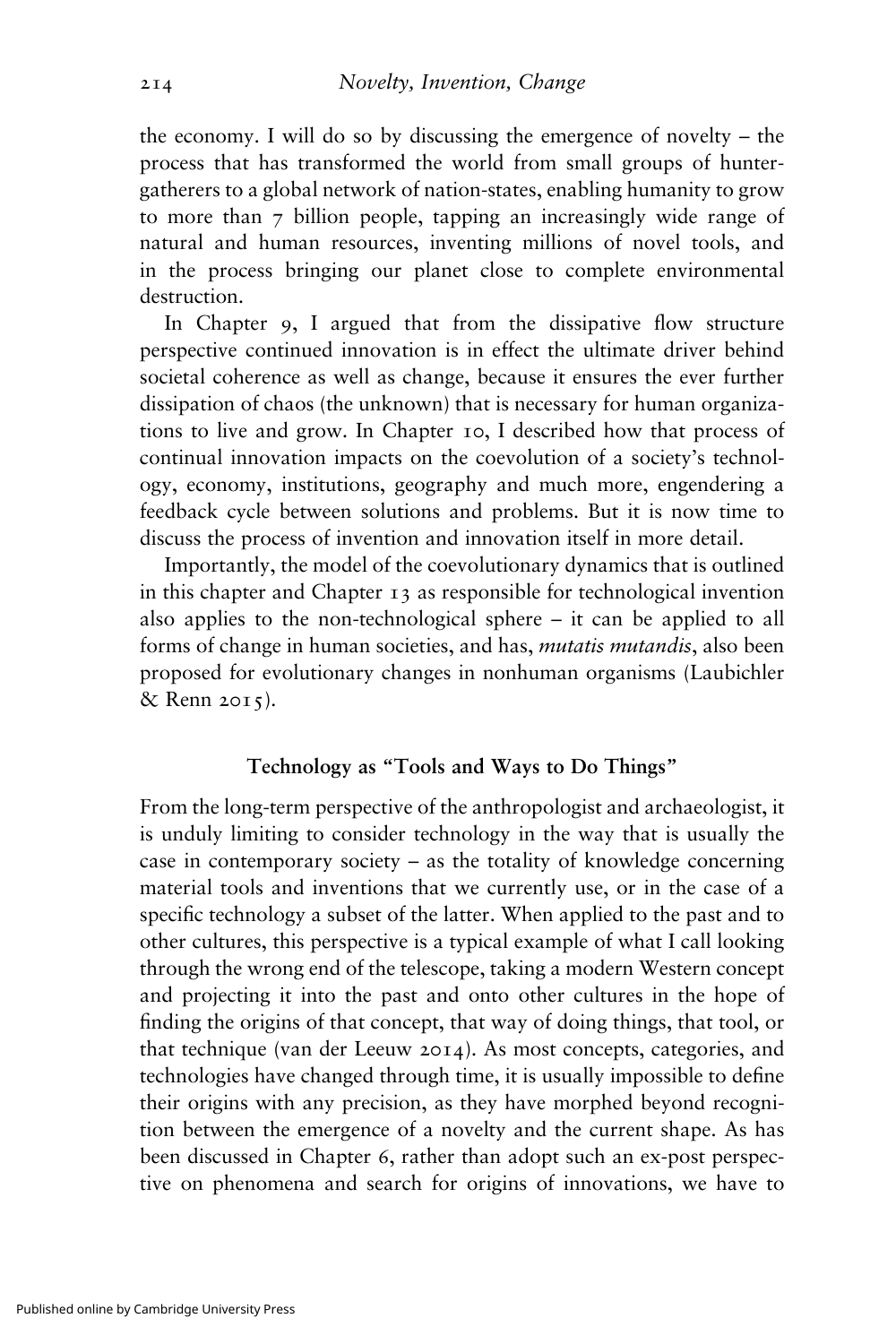adopt an ex-ante one, and search for emergence of novelty (van der Leeuw 2014).

In that light we could more advantageously define technology in the broadest sense as ways to do things. In earliest times, most of these were behavioral, whether individual or collective, while material tools were either nonexistent or very simple. Over time, the balance shifted toward increasing complexity of societies' material culture as well as their societal organization.

As we have seen in Chapters 8 and 10, the immaterial domain has always played an essential role in this. It includes the ways in which people organize their thinking and their behavior, the ways in which they interact with each other and with their environment, the ways in which they transform raw materials into tools, and, in the process, adapt their behavior so as to use these tools effectively. But in my opinion it also includes the much wider realm of how societies organize themselves, conceiving of and implementing institutions, rules, laws, and customs.

In this light, the material and immaterial aspects of technologies (in this wide sense of ways of doing things) are, and always have been, closely interwoven and coevolving through time. Indeed, one cannot imagine the adoption of any technology, even a simple one such as the use of fire, without the important changes it triggered in social behavior: consumption of different foods, storytelling around the fire at night, ability to live in colder climates, etc. The same is true of the introduction of agriculture: different foods, different settlement patterns, different subsistence activities, different divisions of labor, etc. And it is also true for very recent inventions, such as the introduction of information and communications technology, of cellphones, etc. Think only of the fact that nowadays we can be much less organized about how we set up a meeting because cellphones can at any time adapt or fine-tune an existing plan.

### **Objects and Ideas**

First, I need to distinguish between invention and innovation. I understand by invention the process of transformation of substance and substantiation of form that is the essence of creation. It can involve only one or a few people or whole teams, and it can apply to material inventions as well as procedural, conceptual (Schlanger & Stengers 1991), even literary ones (Schlanger 1991)*.*

But it is distinct from innovation, the process of introducing and adopting new elements in society, whether new inventions or older ones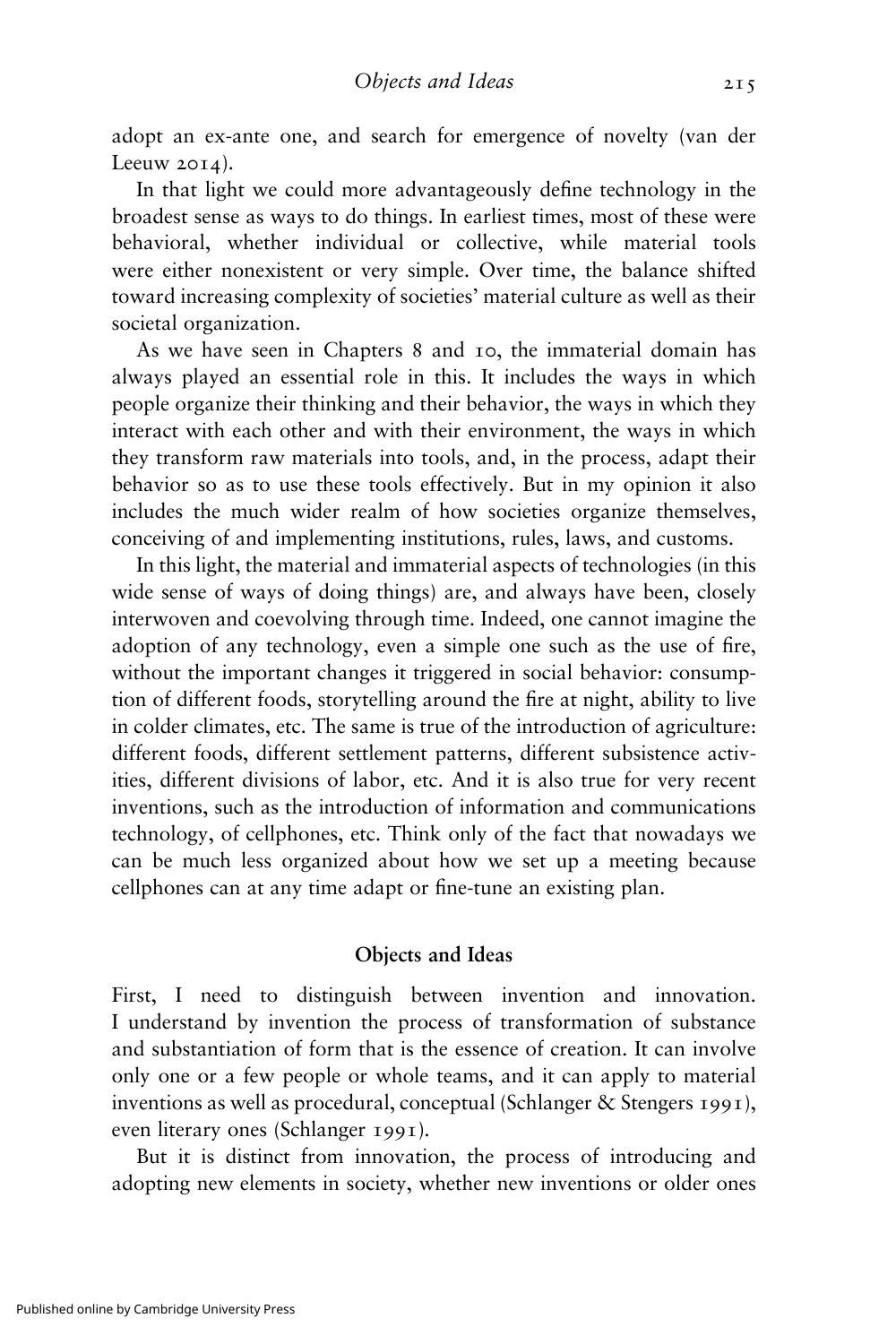that are newly introduced in a society because they have become relevant to that society. Innovation generally leads to the modification of behavior, and potentially also of customs, institutions, and other organizational aspects of a society.

Technological invention and innovation occur in the interface between the realm of phenomena and that of ideas. Ideas are instantiated in some material or organizational form, and when introduced in that form in society give rise to new ideas and new instantiations. I must therefore outline my perspective on the relationship between the respective realms of ideas and things.

Since the Enlightenment, in the western intellectual tradition, we mostly accord phenomena and objects (facts) a status that is independent of our cognitive capabilities. This is expressed by a phrase attributed by my history professor at the University of Amsterdam to the nineteenthcentury historian Ludwig von Ranke: "Opinions may change, but facts remain." This position has of course come under scrutiny from the cognitive sciences, which emphasize that the way we understand phenomena is culturally, emotionally, and socially impacted and can vary greatly between individuals. Yet, for example in physics and the natural sciences, most phenomena and processes are still deemed to lead an existence independent of our cognition, and research in these disciplines is generally thought to be aimed at "discovering" them. This perspective has in many instances been extended to the study of technology: the material aspects of various ways of doing things have in our modern minds gained the status of facts, whereas the ideas that have led to their implementation have been given much less attention.

In a similar vein, in economics, resources are often seen as essentially natural, and thus existing outside the social realm. I would argue that, on the contrary, resources do not exist as such unless they have been identified and integrated in society's ways of doing things – until they have been recognized as valuable, and processes and procedures have been developed to socialize them, making them an integral part of a society's flow structure and value space. They derive their value from that integration, which gives them a role in society, and which (re)shapes society in ways that integrate them.

In both instances, the role of the realm of ideas (including values and norms, see Chapter 17) in instantiating our relationship with the environment has been overshadowed by that of the material realm. This then raises the question of how far our ideas are shaped by observed phenomena or how, vice versa, our conception of reality (the world out there)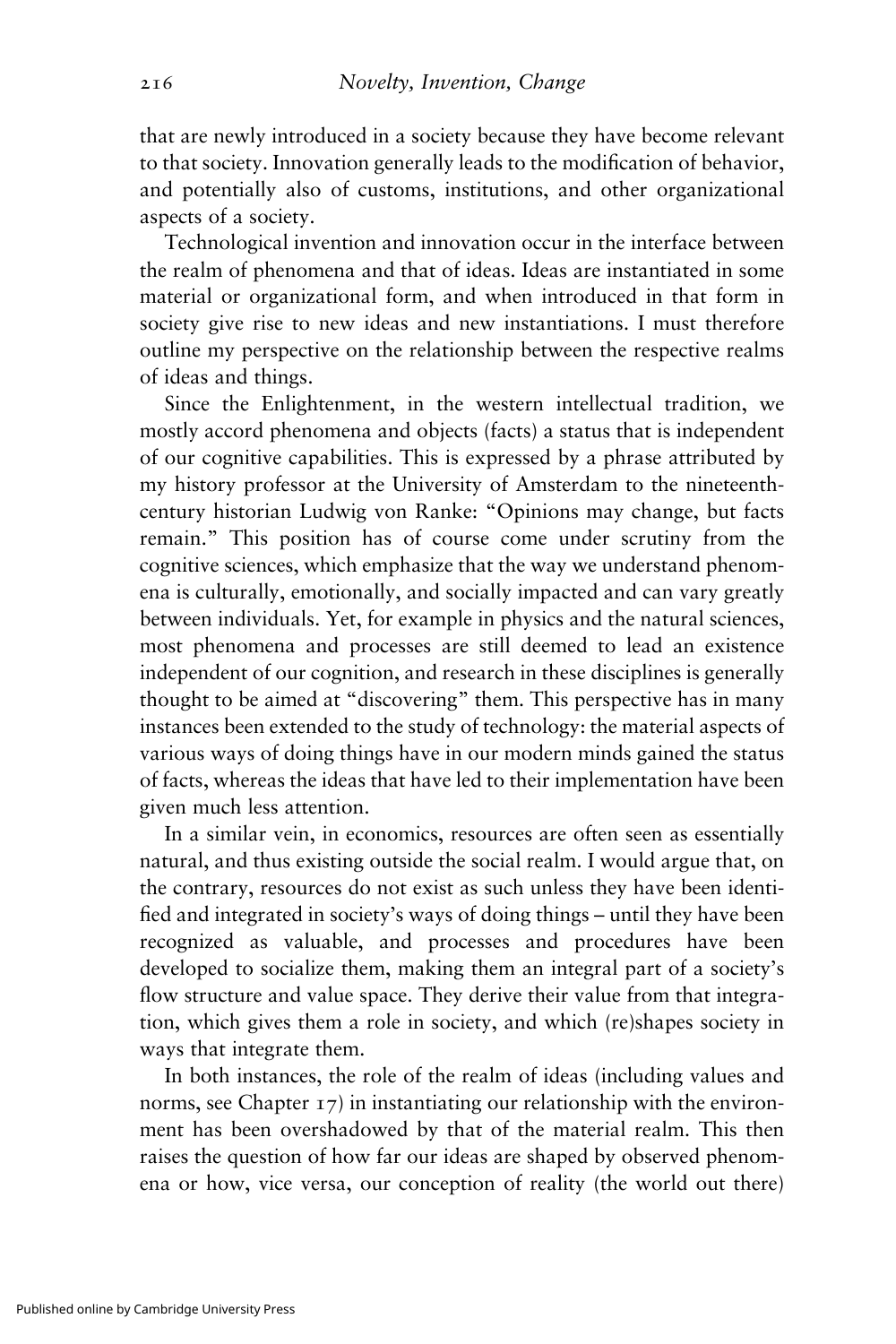is shaped by our ideas. Clearly, this is a chicken and egg question, and unsolvable. It is not really important for us here, except for one aspect: the relative lifespans of phenomena and ideas. In the traditional, positivist, approach, this was represented by the quote attributed to Ranke: facts outlive ideas. But from the perspective proposed in this book it is the other way around: the fundamental conceptual structure of tools for thought and action, and thus ways of doing things outlives objects and technologies, even if in detail they are modified. Ideas determine how we look at things, what we see, and what we do not see. Phenomena are poly-interpretable, depending on which of their many dimensions are observed by our cognitive apparatus, which is – as we have seen in Chapter 8 – very limited in its dimensionality and differs greatly between people, groups, and cultures, depending on the process of socialization and learning that they have undergone.

Human perceptions are shaped by information processing that is, as Luhmann argued (1989), self-referential within any one society or culture, so that different aspects of our perceptions reinforce each other into a coherent system. This coherence is reinforced by the overdetermination of our observations by past experience (Luhmann 1989, 35; Atlan 1992), which tends to suppress out of the box change and promotes a long lifetime for the values and perspectives that characterize a society or culture.

### **The Presence and Absence of Change**

Before I drill down into the process of novelty creation itself, we need to consider the relationship between change and its absence in our western intellectual tradition. Girard (1990) describes elegantly how, over the last three centuries, the focus in western (for which read European) culture has shifted away from stability toward innovation, as part of a shift from seeing the present in the context of the past to seeing it in the context of the future. As a result, much of our intellectual focus is currently on explaining novelty and change, rather than explaining stability (the absence of change). It seems to me that it is worth questioning this implicit assumption of stability and the need to explain change. One could just as legitimately, with Heraclitus of Ephesus, argue that change is ever-present in open, living systems, and that therefore stability needs to be explained. One would then ask what is responsible for the absence of change in living, open, socioenvironmental dynamics. I conclude that as novelty cannot be perceived without stability, the two concepts are inextricably interwoven, and we must look at their interaction.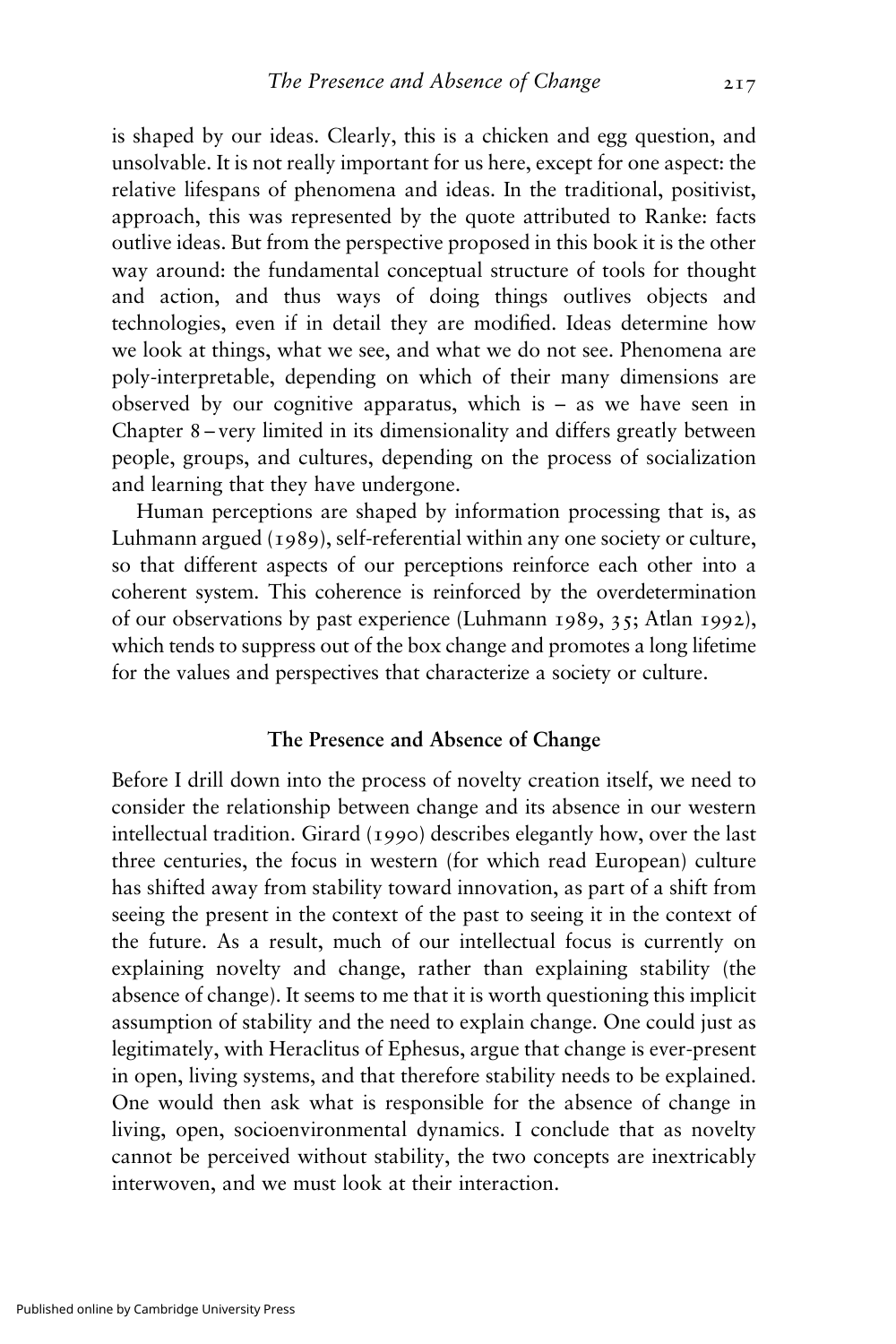It is one of the intriguing advances of genomics that the same regulatory mechanism that is responsible for change is also responsible, under certain conditions, for its absence. Could we conceive of a similar regulatory mechanism in society? Or to put it in more technological terms, what might be responsible both for the maintenance of technological traditions and for the introduction of novelty into them? To begin answering this question, we need to adopt a model of the ways in which a technological tradition is dynamically articulated between the ideas and practices of its practitioners and the physical, chemical, mechanical, and other characteristics of the natural world. And to understand this dynamic articulation, we must apply a combination of an objective perspective on the realities of the physical world and a cognitive perspective on the ways the inventor deals with them.

### **Perspectives on Invention**

It is my contention that the study of invention has been hampered by a confusion between the perspective of the scientist, who looks from the outside at the process of invention, and the perspective of the actor, who is involved in the process. These perspectives are fundamentally different and must be distinguished and applied in conjunction, because in scientific practice, of course, both are interacting; it is in that interaction that invention occurs. The person I here call the scientist usually has a tendency to explain phenomena, procedures, and the conditions for and results of actions in terms of cause-and-effect, whereas the person I here designate the inventor thinks in terms of multiple options for actions and their intended and unintended consequences. The former practices in effect an ex-post perspective, explaining results, whereas the latter's point of view is ex-ante, focused on the challenges of constructively juggling the many parameters involved in creating novelty.

Rather than try and achieve clarity and certainty by reducing the number of dimensions brought to bear on the challenge at hand, as the scientist usually does, the actor thinks in terms of ambiguities, uncertainties, possibilities, probabilities, and experiments, in the process enhancing the number of dimensions taken into consideration. When asked to explain certain phenomena, the actor does so with the totality – or at least the relevant parts – of the complex system in mind that relates to the phenomena in question, and will therefore usually be able to identify several chains of cause and effect that could possibly result in the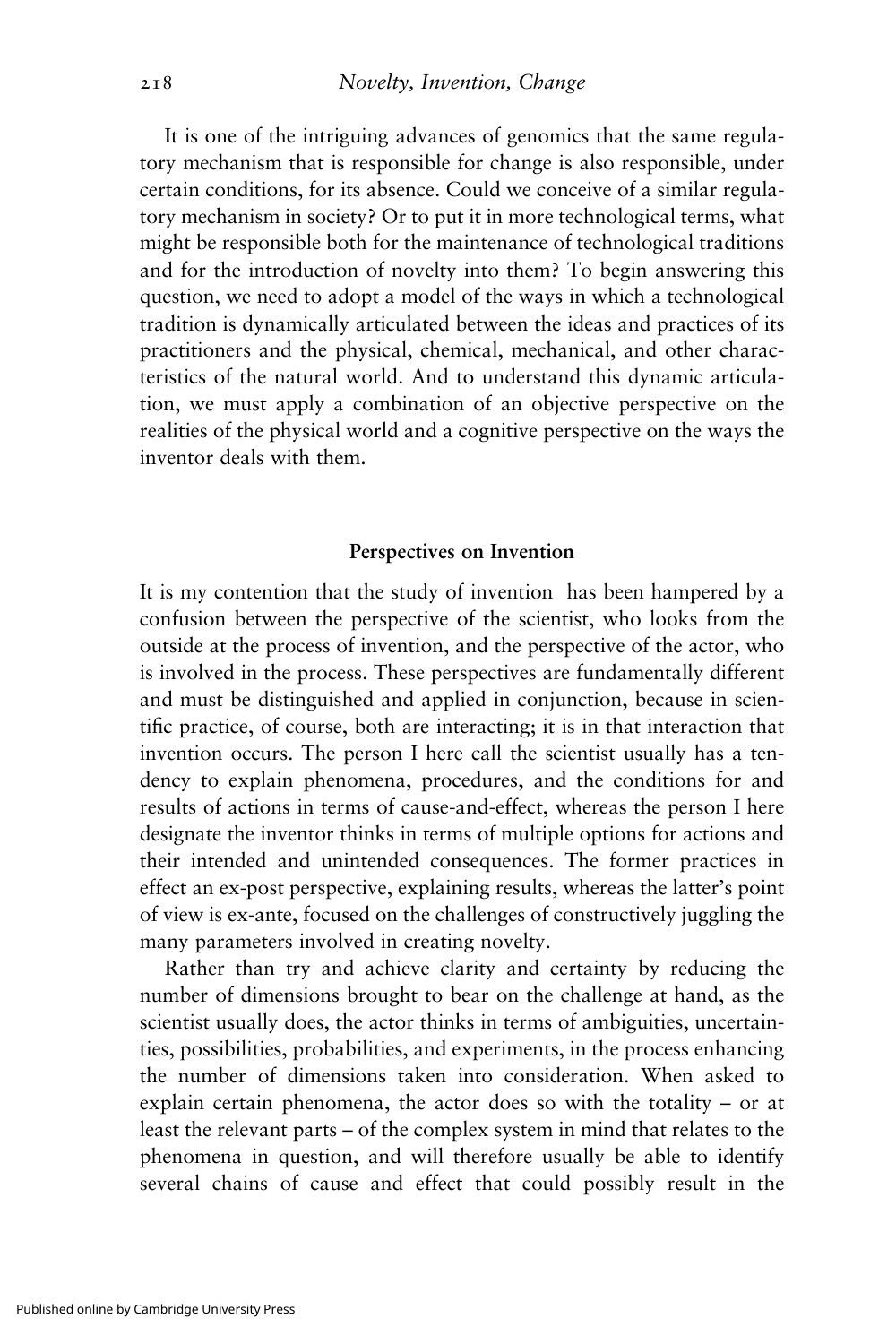phenomena in question, whereas the scientist tends to focus on one explanation only.

### **Invention in Economics**

Since an important focus of our coevolutionary approach is the role of innovation in society, and the economy is in many ways the place where that articulation takes place, I will begin with a very brief historical reexamination of some milestones in the economic study of invention and innovation, from Schumpeter via Usher and Rosenberg to the  $n$ resent. $^{\text{I}}$ 

# *Schumpeter's Focus on the Effects of (Exogenous) Technological Change*

Most early twentieth-century mainstream economic theory considered technological change to be exogenous to the economic system, and thus not an object of economic analysis.

Schumpeter's theory of economic development (1934), on the other hand, conceives of invention and innovation as entrepreneurial activities, and focuses on innovation as an act of investment that requires the *ex novo* creation of means of payment by credit institutions. The entrepreneur selects innovative projects that offer profit-making opportunities  $(1939)<sup>2</sup>$  and this allows him to obtain funding from financial institutions. But the profit disappears as soon as an innovation is adopted by others. Schumpeter remarks that innovations appear in clusters (1934; 1939). According to him, this happens because a swarm of entrepreneurs will spread the innovation into related industries. This could explain the cyclical behavior of the economic system, because the interest in the new domain may cause ongoing projects to be crowded out by new ones.

#### *Usher's Cumulative Recombination Synthesis*

However, one cannot understand innovation without fundamentally understanding the technology itself, as well as the economic and social dynamics that constitute the context in which it operates*.* It is essential to widen the scope of innovation studies accordingly. Usher moves an important step in that direction. According to him (1929), novelties are not the product of individual creativity, but of the cumulative actions of many individuals operating in a given historical, social, and institutional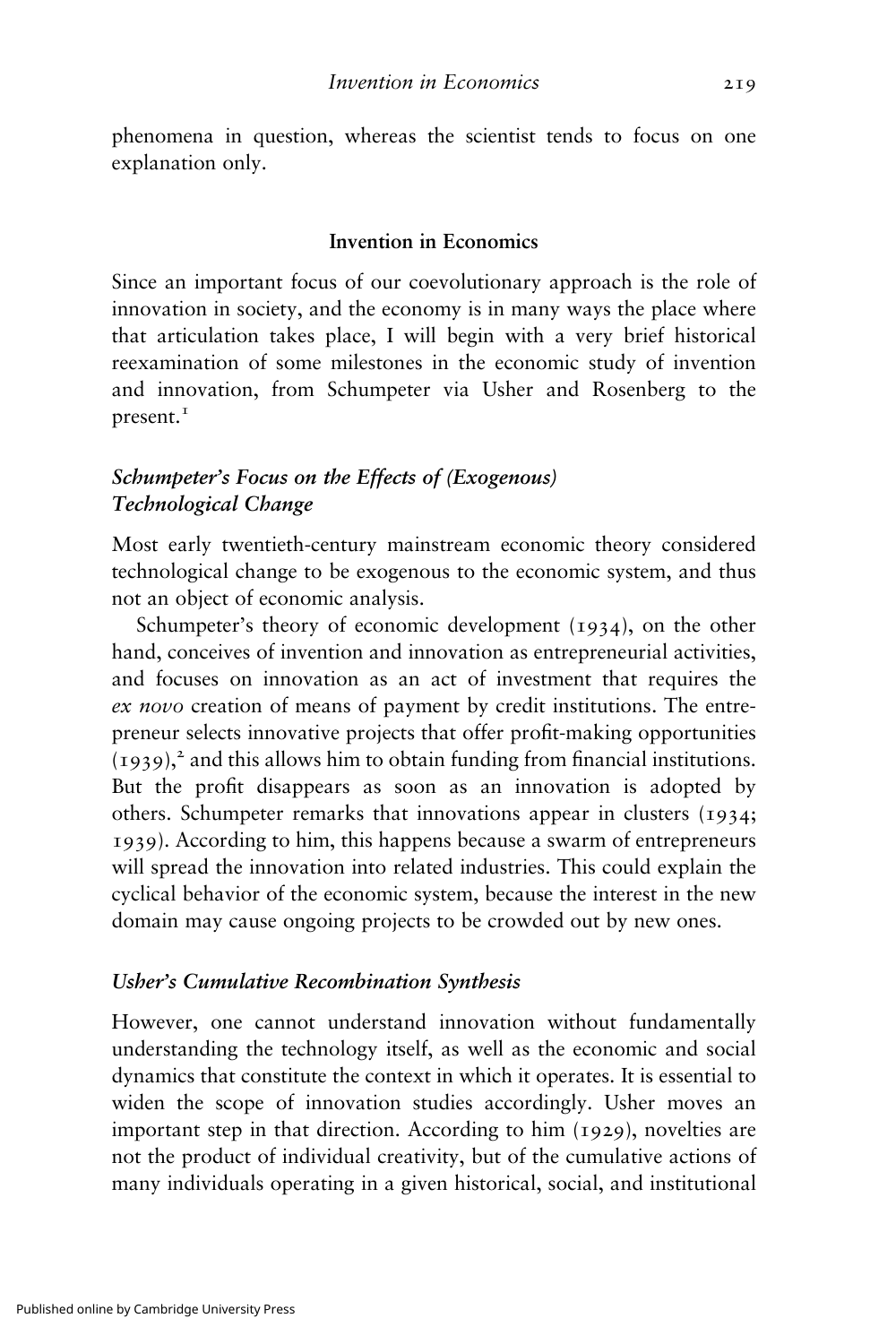context with a certain stock of available knowledge.<sup>3</sup> Invention unfolds in a sequence of four stages:

- The first is the perception of a problem, where a certain generally accepted framework is recognized as incomplete and unsatisfactory;
- The next, the setting of the stage, defines the contours of the problem and explores its various dimensions by means of a trial-anderror approach;
- In the third, an act of insight takes place, which produces a solution to the problem;
- In the fourth, a critical revision of the accepted framework leads to the adoption of the innovation.

The pivotal stage is, therefore, the insight*.* Rather than from intuition or creativity, Usher argues that insight results from a process that is determined by the intrinsic properties of the context within which the solution is explored. This does not mean that this process is propelled by necessity. Perceptions play a role, and chance also plays a part by introducing unforeseen and unpredictable elements. Invention is therefore characterized by discontinuities that are crucial in the transition to a new state of the system, as well as by a progressive synthesis that connects one stage to the next. Insight emerges when various behavioral matrices are associated (Koestler 1964). Once a solution has been found, we no longer separate what we have joined, and the result seems the logical consequence of the premisses involved. But we do not know which things have *not* been taken to their logical consequence.

Usher's vision underlines three important aspects: a particular act of insight may not lead to the solution of the main problem to which it is directed; chance is part of a pattern of events that unfold in a certain sequence; and finally, the choice of the solution to be adopted depends on incentives and constraints that are not only technical but also social, economic, and institutional.

# *Rosenberg and the Drivers of Technological Convergence*

Various scholars, such as the anthropologist Leroi-Gourhan (1943, 1945) and the philosopher Simondon (1958), have noticed that technological change is not random; there is an inherent tendency in the evolution of such change. Economists have initially assumed that such tendencies in technical change are driven by economies in production, but that does not explain the specific sequence or the timing of innovations. Inspired by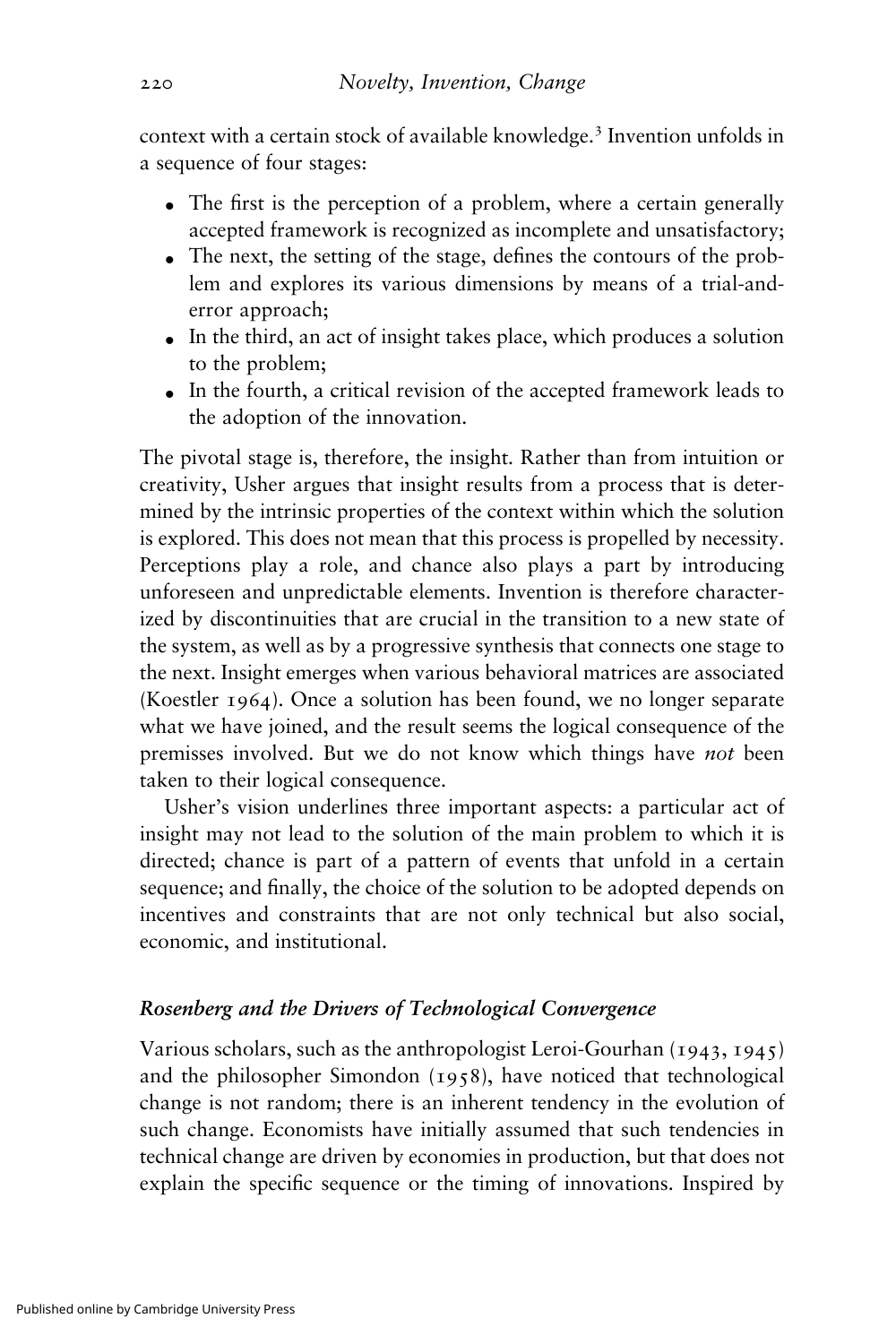Hirschman (1958), Rosenberg (1963, 1969) argues that "complex technologies create internal compulsions and pressures which, in turn, initiate exploratory activity in particular directions" (1969, 111). Two important features of the innovation process are technological imbalances and compulsive sequences. Technological imbalances (which we might nowadays call bottlenecks) often occur in the production process in individual firms or vertically integrated industries. They favor change when initial innovations do not only affect a single stage of the production process but also require modifications in other, preceding or following, stages.

Such technological imbalances occur particularly often in the transfer of technologies from one industry to another (spillovers) for three reasons: because the need to overcome them steers research in particular directions,<sup>4</sup> they often lead to the creation of new, specialized production tools for particular products, and they widely spread a wealth of new, specific technical knowledge. They can thus lead to technological convergence.

Uncertainty can be a trigger for innovation (such as when innovations are adopted to circumvent inputs whose availability is subject to unpredictable variations), but it can also slow down the development and diffusion of new techniques (Rosenberg 1983, 1994). Uncertainty is therefore a key element in the analysis of the innovation process. A central role is played by the social process through which innovations emerge and by the cognitive realm; a process where uncertainty influences both the ways in which the actors behave and the direction and timing of the innovation process.

### *Arthur: The Observer's Perspective*

But to study invention and innovation we must adopt a generative approach; from a perspective that moves upstream against the flow of time, we must move to one that moves downstream with the flow of time. The Complex Systems approach, with its emphasis on emergence, does that to some extent, and it is therefore not surprising that two of the most complete recent attempts to look into innovation have that approach at its origin.

The engineer and economist Arthur (2009) sees a technology as a construct to capture natural, behavioral, social, organizational, or other phenomena for one or more purposes. This does not only include technologies in the traditional sense, but also business organizations, legal or monetary systems, contracts, etc. Technologies are not standalone objects, but instantiations of more general patterns of organization and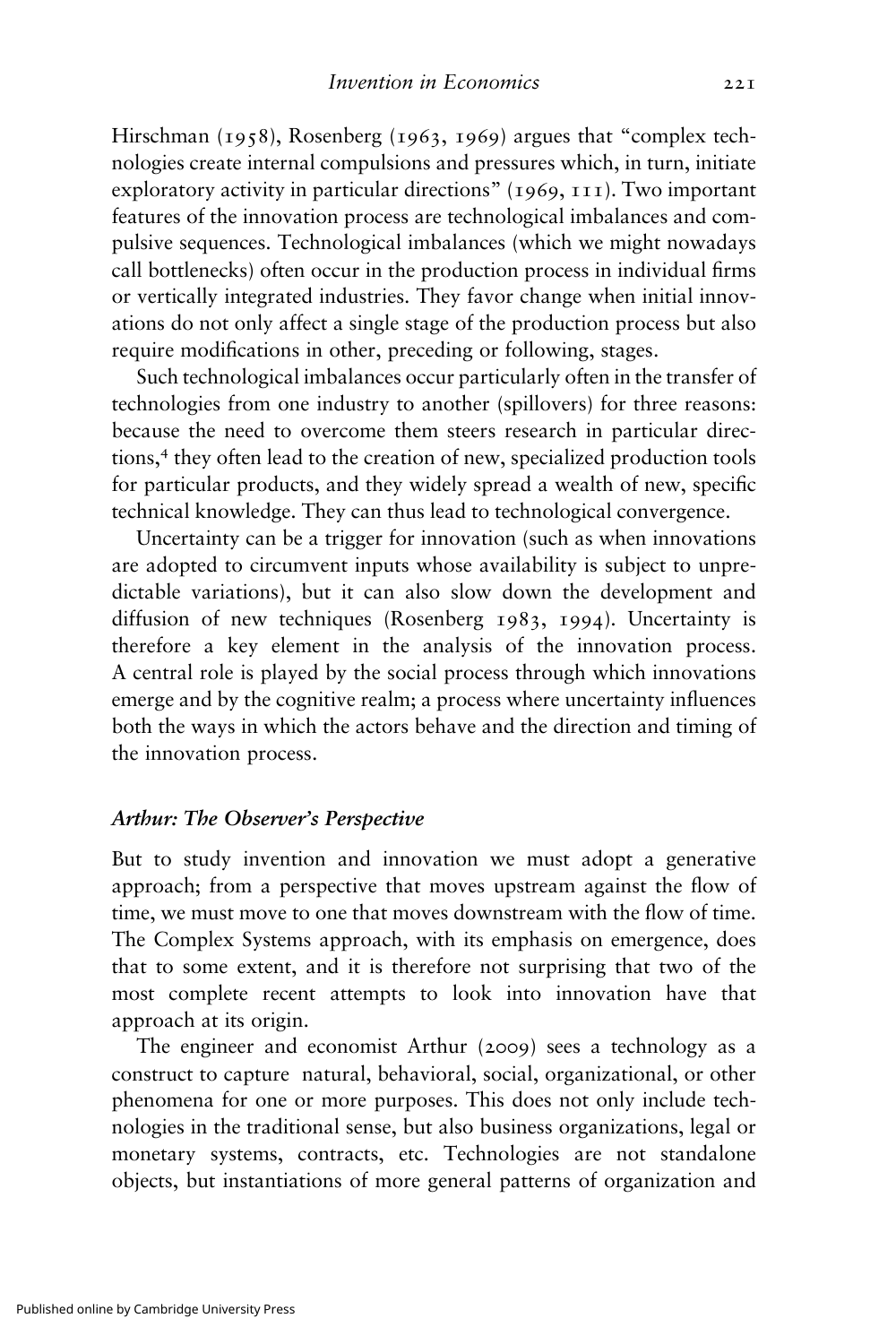transformation that can be combined or otherwise reorganized. First, every technology is organized around a central concept or principle that harnesses a phenomenon to fulfill a certain (set of ) function(s). Secondly, that principle is instantiated in the form of (physical or social) components that, together, constitute the central assembly of the technology. Thirdly, that central assembly is usually supported by other technologies whose role is to permit the assembly to function appropriately. Fourthly, all technologies are part of a multilevel recursive structure, consisting of technologies within technologies all the way down to their elementary parts, and they are themselves embedded in a hierarchy of organizations of a social, institutional, and/or economic nature that they help function appropriately.

Arthur views the long-term evolution of technology as a kind of bootstrapping from a few simple technologies (such as stone tools) to numerous complex ones (e.g., nuclear reactors, the Internet), driven by the capture of unknown phenomena that can be harnessed into new technologies and the recombination of existing simpler technologies into more complex ones. The capture of unknown phenomena leads on the one hand to cascades of new scientific discoveries and on the other to relatively rapid explosions in innovation within specific domains (groupings of technologies that work naturally together).

Arthur (2009) distinguishes four levels of innovation:  $(I)$  new solutions within given technologies, (2) novel technologies, (3) new domains of technology, and (4) the overall technology of a society.

1. New solutions within given technologies*.* Every technological realization is a human creation involving problem solving, organization, and action, and is implemented by orchestrating the different component parts of the creation (including ideas, tools, and the like) to exploit their advantages and avoid or minimize their drawbacks. This is the process of design, and it entails making sets of choices that reflect the relationship between the realm of ideas and the material and/or social reality that gives birth to the designed object. To understand that relationship, we must evaluate the choices made against the options not chosen in every step of the creative process. Theoretically, for most designs, the number of options is huge. But in practice, many of these are excluded by physical or other constraints. The cumulative effect of the (small) percentage of novel theoretically possible options that are instantiated moves a technology along in certain directions. Coherent sets of such options may become standard building blocks – and may easily replace older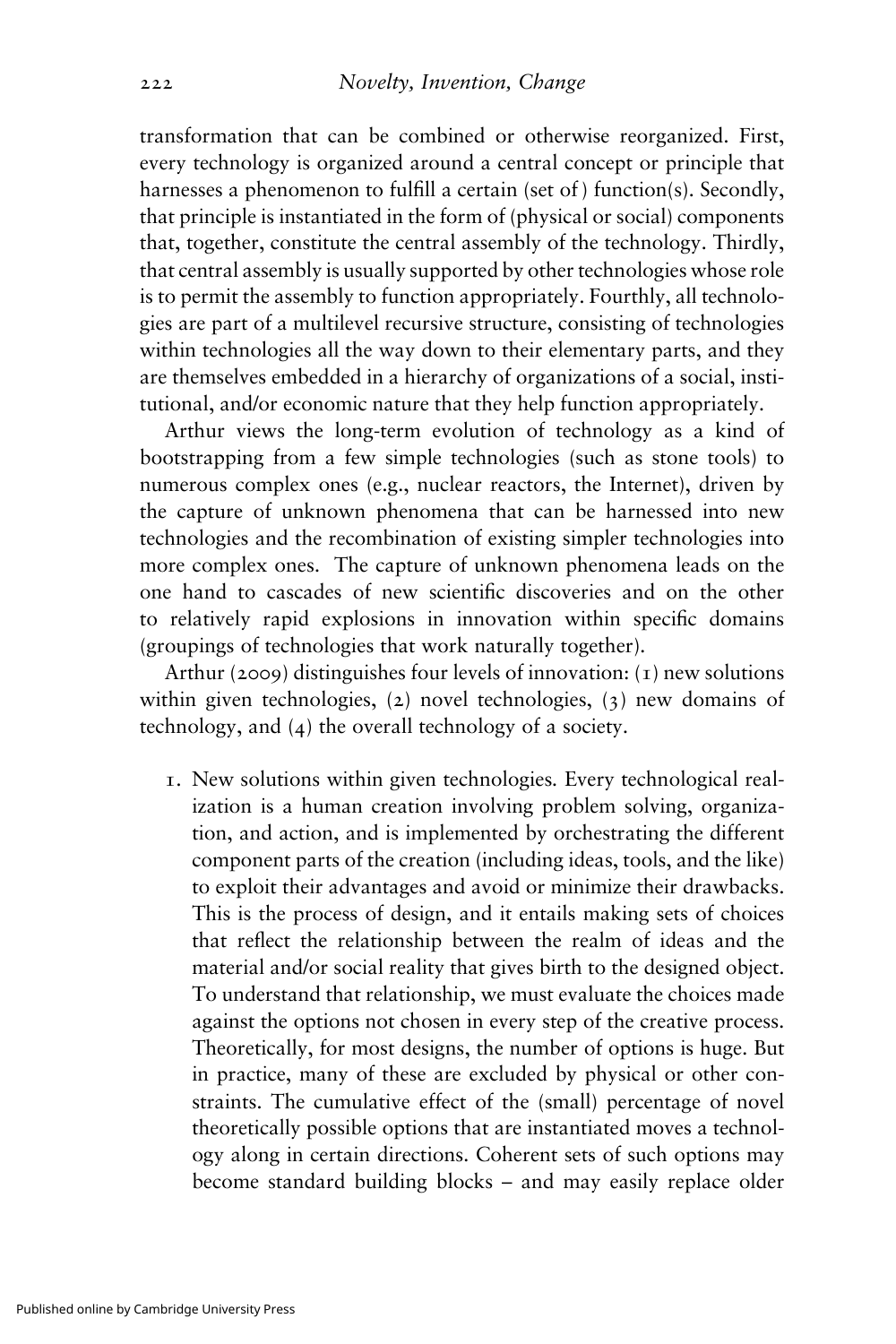modules that no longer meet the needs of the times. How the blocks emerge is in many ways path dependent on a combination of chance events and processes, so that the solutions implemented are not necessarily optimal.

- 2. Novel technologies are technologies that use a different principle to deal with the problems at hand. Their emergence is shaped by a conjunction of social needs, experience outside the technological domain they normally apply to, conditions that favor risk-taking, and exchange of ideas and knowledge between individuals. But they come into existence when the needs are conceptually and physically linked with a new, exploitable (set of ) principles and their effects. Whether in science or in technology, the core of innovation is this process of linking problems and principles. It entails mental association between the two via a mapping of their functionalities onto each other.
	- Arthur distinguishes three phases in a technology's life span: (1) 'internal replacement' (replacement of borrowed or otherwise non–optimal parts of a technology by better suited ones), (2) 'structural deepening' (adding subsystems to the system to focus, stabilize, and/or improve its performance, or to increase control over it), and (3) 'lock-in and adaptive stretch' (stretching the technology's performance after it has become so embedded that fundamental change is no longer on the cards). Eventually the principle, now highly elaborated, is strained beyond its limits and gives way to a new one that is initially simpler but in due course is elaborated, so that the cycle begins anew. The overall process is not dissimilar from the *Structure of Scientific Revolutions* (Kuhn, 1962).
- 3. New domains of technology. Often, technological domains coalesce around a central set of principles and tools that are initially developed in other, established, domains. At this stage, large parts of that new toolbox (enabling technologies, understanding of some of the dynamics) are still missing. As it grows, so will awareness of the missing parts, and research will plug the gaps. Once that has advanced enough, an industry will start to grow, starting with small companies. The challenge for them is not so much the development of new products as the triggering of the cultural and social restructuring that is needed to allow the insertion of the domain into the fabric of society. If that succeeds, the domain may spawn new subdomains, starting the cycle anew. When the new domain encounters opportunities to expand, it must adapt both itself and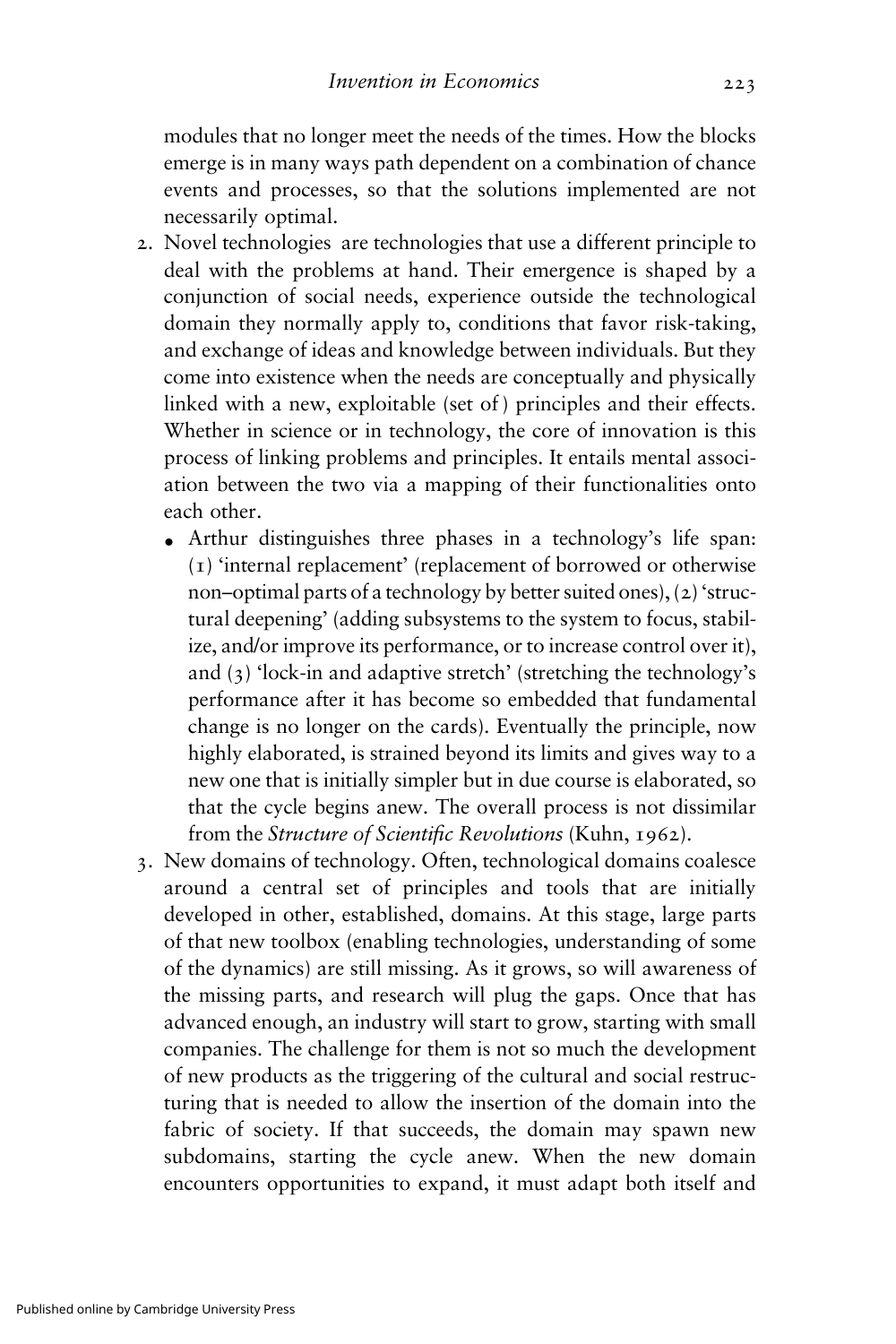the relevant part of society to the new functionalities involved. We may view this as the kind of mutual learning that occurs when different cultures interact (acculturation).

- Rather than the identification of new principles, it is this collective learning and implementation process that sets the pace for the evolution of a technology. Among its many constraints are the nature and lifetime of investments in the old, as well as the new, technologies. The replacement requires, moreover, that the economy transforms itself to take the new technologies into account – in that sense technological domains determine epochs in the economy, while the changes in economic structure determine the time involved. All this makes for a very slow process.
- 4. The technology of a society*.* In the bootstrapping process, finer and finer distinctions are made over time between different functions and different ways to deal with them. As the number of technologies increases, so does the number of combinations that are possible between them. As technologies emerge in society, they weave a web among them that links principles, implementations, functions, artifacts (including organizations), materials, and intellectual and material tools in ways that are adapted to the way of life and the worldview of the members of that society. The economics of this process heavily impact on its ultimate structure. In that process, one can distinguish discrete – but not necessarily sequential – steps:  $(i)$  entry of the technology as a new node into the active collection of technologies; (2) it becomes available to replace existing technologies or components; (3) it sets up new opportunity niches for supporting technologies and organizational changes; (4) older technologies fade from the collective, and their needs are dropped;  $(5)$  the novel technology becomes available as a potential component in further technologies; (6) the economy – the pattern of goods and services produced – adjusts to this, including costs, prices, and technologies.
	- In certain cases, once a threshold is crossed, this leads to cascades of destruction and creation.<sup>5</sup> It is important to be aware that this evolution is neither completely random nor in any way predetermined. There are moments in which the evolving technology "chooses" and other times at which it simply advances on its path. That has important consequences for the potential to steer technological evolution - there must be developments we can to some extent predict (at least over a limited time horizon) and moments we cannot.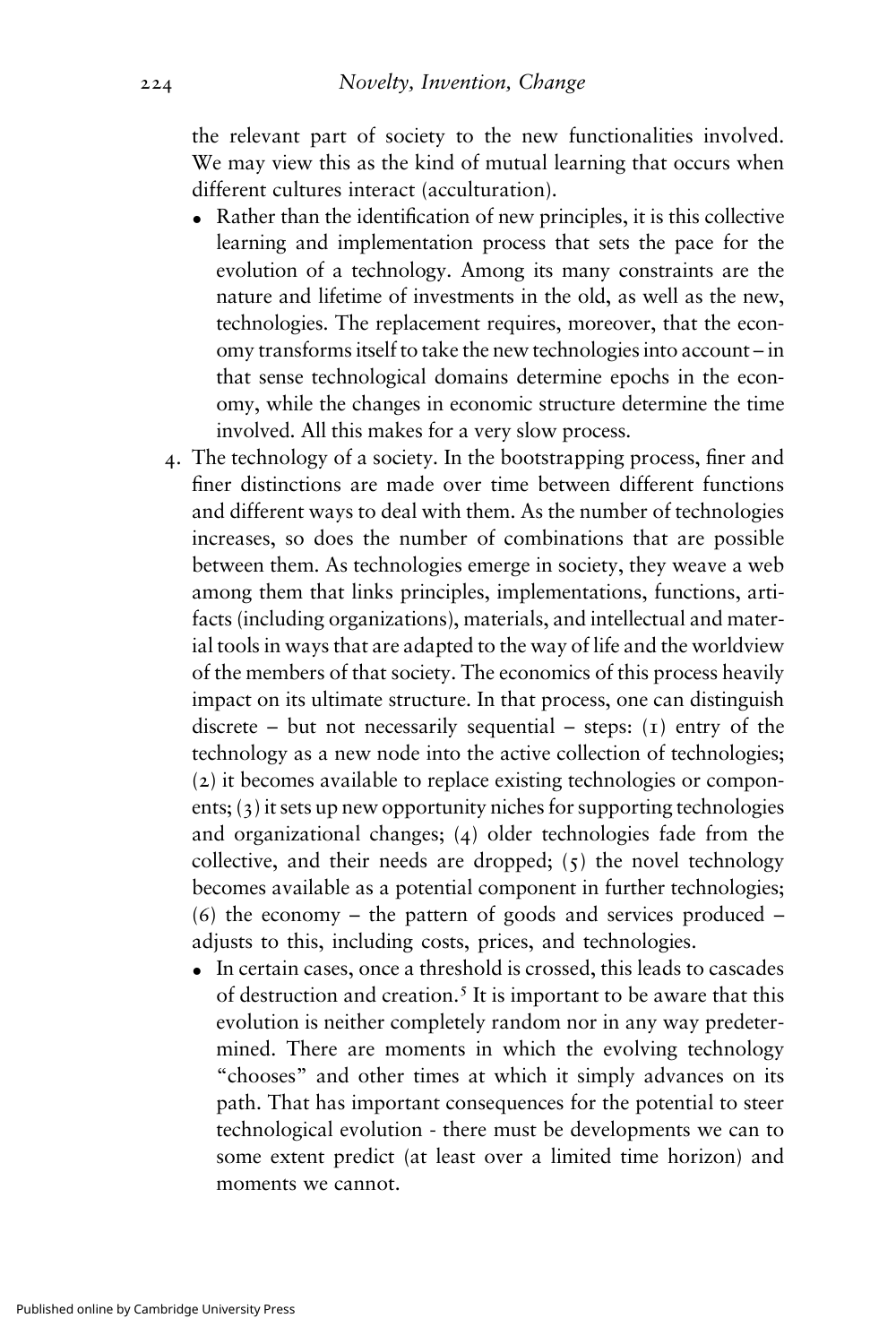The importance of the economy in all this leads Arthur to reformulate its role and structure in a very interesting way. Rather than see it as a system of production, distribution and consumption of goods and services, he takes a wider definition: "the asset of arrangements and activities by which a society satisfies its needs" (Arthur 2009, 230), and rather than see the economy as the context or container of its technologies, he sees it as constructed from its technologies. This fundamentally changes the balance between economics and technology studies in understanding innovation. Technologies constitute and shape the economy's structure*.* The economy emerges from its technologies – and thus continually forms and reforms as its technologies change. As the technology builds, it transforms the structure of the economic flows and decisions, and the transformed economic structure then enables changes in the technologies – the bootstrapping that we have seen for the technology actually also transforms the economy. And in the process, this bootstrapping changes the structure of society, or at least of many of its institutions (such as its banks, but also its ethics, laws, governance, etc.) (see Padgett 1997, 2000).

In conclusion, Arthur offers a first plausible theory of technology, although not (yet) one from which metrics of innovation can be derived. The importance of that theory is that it actually deals with the second order dynamics in which most innovations studied are embedded – it deals with the change of change, both in technology and in economics. It inverts the relationship between technology and economy, and thereby the focus of research on innovation – rather than distilling from economic data policies and measures to improve innovation it argues for the reverse, and whether that will in the end be correct or not is not as important as the fact that we can begin to build on his work to construct a theory of innovation that fuses the technological and economic dynamics into one, and extends both to encompass all forms of human-engendered organization.

#### *Lane and Maxfield: The Innovator's Perspective*

Lane, Maxfield, and their collaborators (1997, 2005) focus on how people view, conceptualize, and act in a reflexive way between their known past and their unknown future. In that interaction, ontological uncertainty plays an important role, the uncertainty that is the result of simply not knowing what the future will look like or bring. At the level of the individuals involved, reducing that uncertainty (which depends on the actors' beliefs about the kinds of entities that inhabit their world, about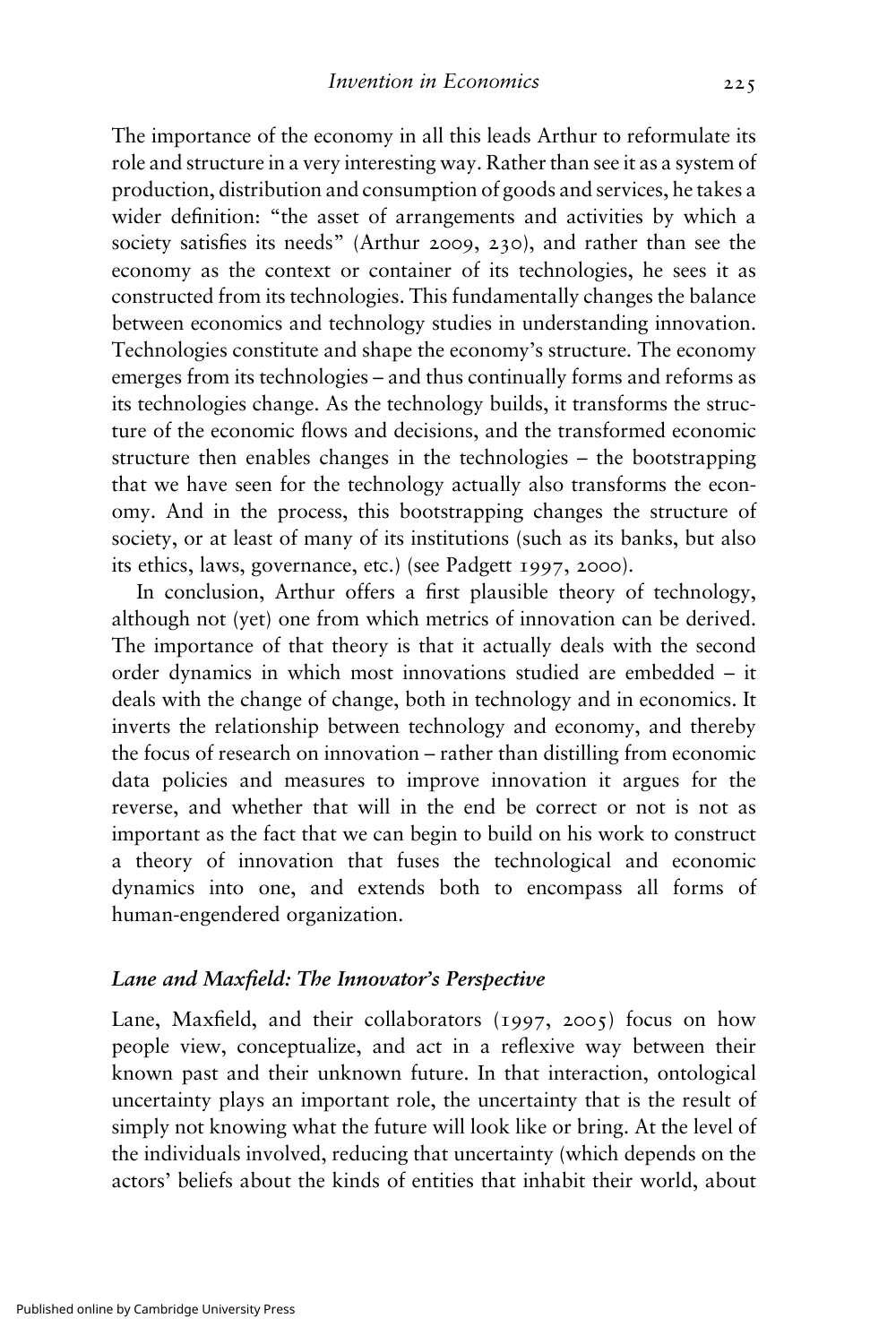the interactions among them, and about how these interactions might change) in any firm and specific way is the wrong thing to do. But by relating past, present, and future in narratives that create a semblance of order, yet are easy to change, exploration of futures is both enabled and to some extent controlled. Such narratives allow the actors to back into the future. The (reduced) ontological uncertainty involved both allows for invention and limits the total range of inventions likely to emerge. The narrative thus creates a kind of path dependency for invention. An interesting aspect is that there may be a relationship between the extent to which the past is flexible rather than fixed in the actor's mind (which might facilitate the changeability of the narratives) and the facility with which an actor can explore new ideas.

At the level of the local agent network, a similar role is played by the attributions of the actors to the other agents in the network: what are the qualities, functions, relevant attributes of different actors and relationships that are deemed relevant, and how do these relate to one another? Invention is essentially the generation of new attributions (new, different ways to look at an artifact or process; ascribing a new function to it, for example, or suddenly noticing another way to use it, or an aspect of it that one had until then overlooked). Such attributions arise in generative relationships among agents.

Though it is not possible to pinpoint the new attributions that may emerge one might, according to Lane and Maxfield, be able to assess the generative potential of a relationship by considering five characteristics: (1) aligned directedness (degree of alignment of the group of agents toward a particular objective), (2) heterogeneity among the agents, (3) mutual directedness (extent of focus on reciprocal relationships between the agents), (4) appropriate permissions (relevant opportunities for communication among agents), and  $(5)$  opportunities for action. These can be seen as the basis for relevant metrics concerning the inventive and innovative potential of the interaction between the agents.

Finally, as Lane and Maxfield move from the local corner of the global network in which inventions may occur to the network as a whole, their concern changes again (and so do the concepts involved). The network is seen as consisting of established competence networks and scaffolding structures put in place to construct new competence networks. The latter are governed by their conventions, both explicit (membership of a professional society) and implicit (a shared way of using expressions and abbreviations). The dynamics between these two consist of search (from a point in the scaffolding network) into the various potentially relevant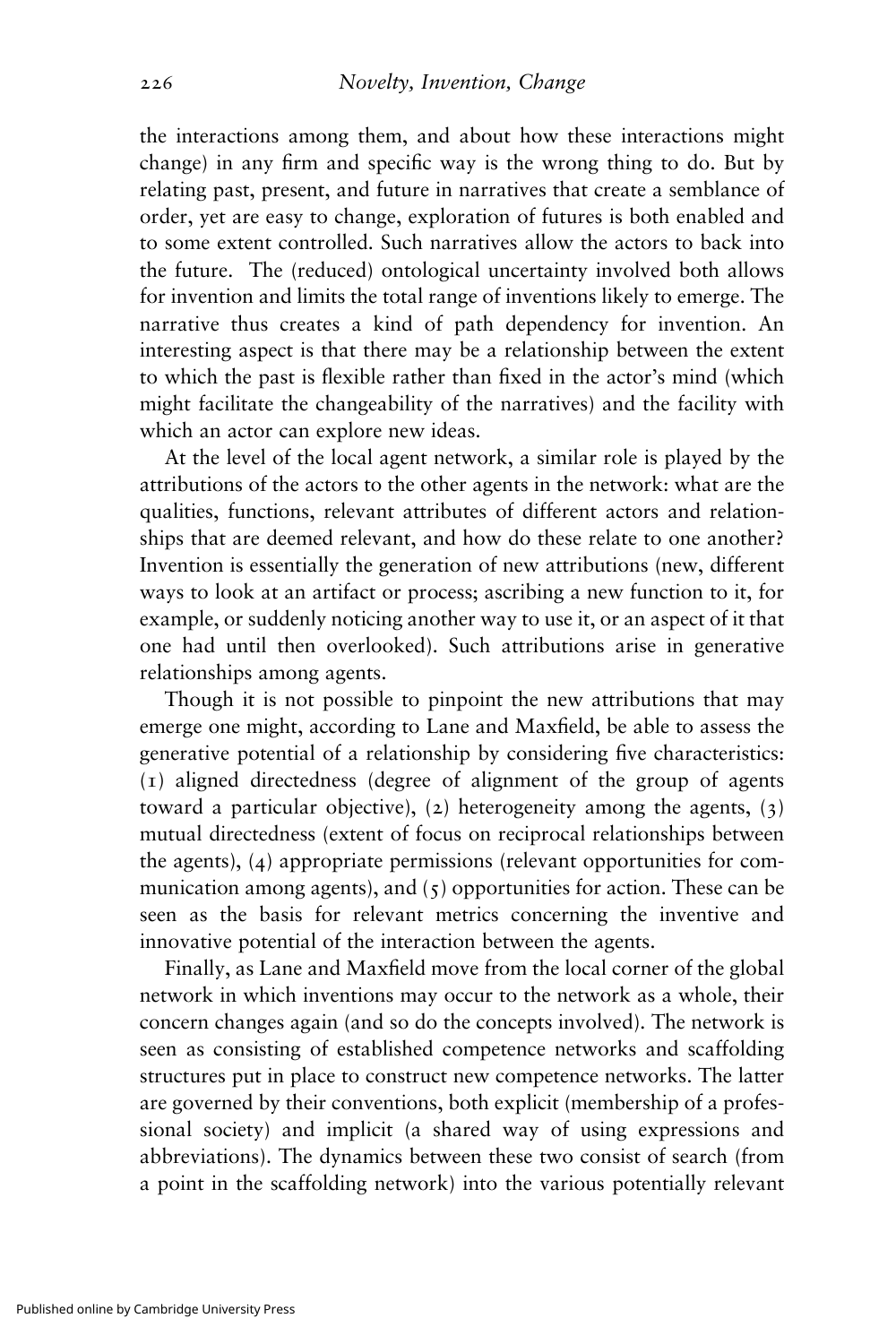competence networks, in order to identify potentially alignable members of the scaffolding structure, information dissemination (to the potential new members), interpretation (by the latter), and channeling (using the scaffolding structure to channel activities that may reinforce and expand it).

All in all, Lane and Maxwell's work presents a phenomenology of invention and innovation processes around the concept of ontological uncertainty about the future. Such uncertainty is endemic because the transformation that is brought about by the innovation does not correspond (or only very partially corresponds) to the intentions of the individual agents. Narratives, generative relationships, and scaffolding structures all work to enable agents to cope with ontological uncertainty, in part by temporarily holding it at bay (in narratives), in part by offloading, segregating, and channeling it into special-purpose venues where interactions are highly controlled. At the same time, ontological uncertainty is uncovered, explored, and exploited in special relationships between agents.

But the work also introduces three theories of relevance to invention and innovation studies: the narrative theory of action, the theory of generative potential, and the theory of scaffolding structures. It is our opinion that these together provide a highly relevant and effective toolkit to study the process of organizational change induced by invention and innovation. I cannot here enter into details, but have to refer the reader to the publications mentioned.

### **Open Questions**

Which of the thus far unanswered questions may we expect to be able to answer by applying this approach? As previously mentioned, the measures used in economics to identify invention, inventiveness, innovation, and related phenomena are predominantly a-posteriori indicators. Studying statistical correlations between them helps us to understand the context of invention and innovation, and which conjunction of variables influences the processes, but not how invention and innovation happen. Combining the approaches of Arthur with those of Lane and Maxfield lays the foundations for studying just that. We could then begin to develop the correct metrics to assess change, and then also to impact the process itself.

The distinction between replicative and innovative entrepreneurship is firmly established in the literature. But what interests us is how a non-inventive entrepreneur might become an inventive one. Knowing that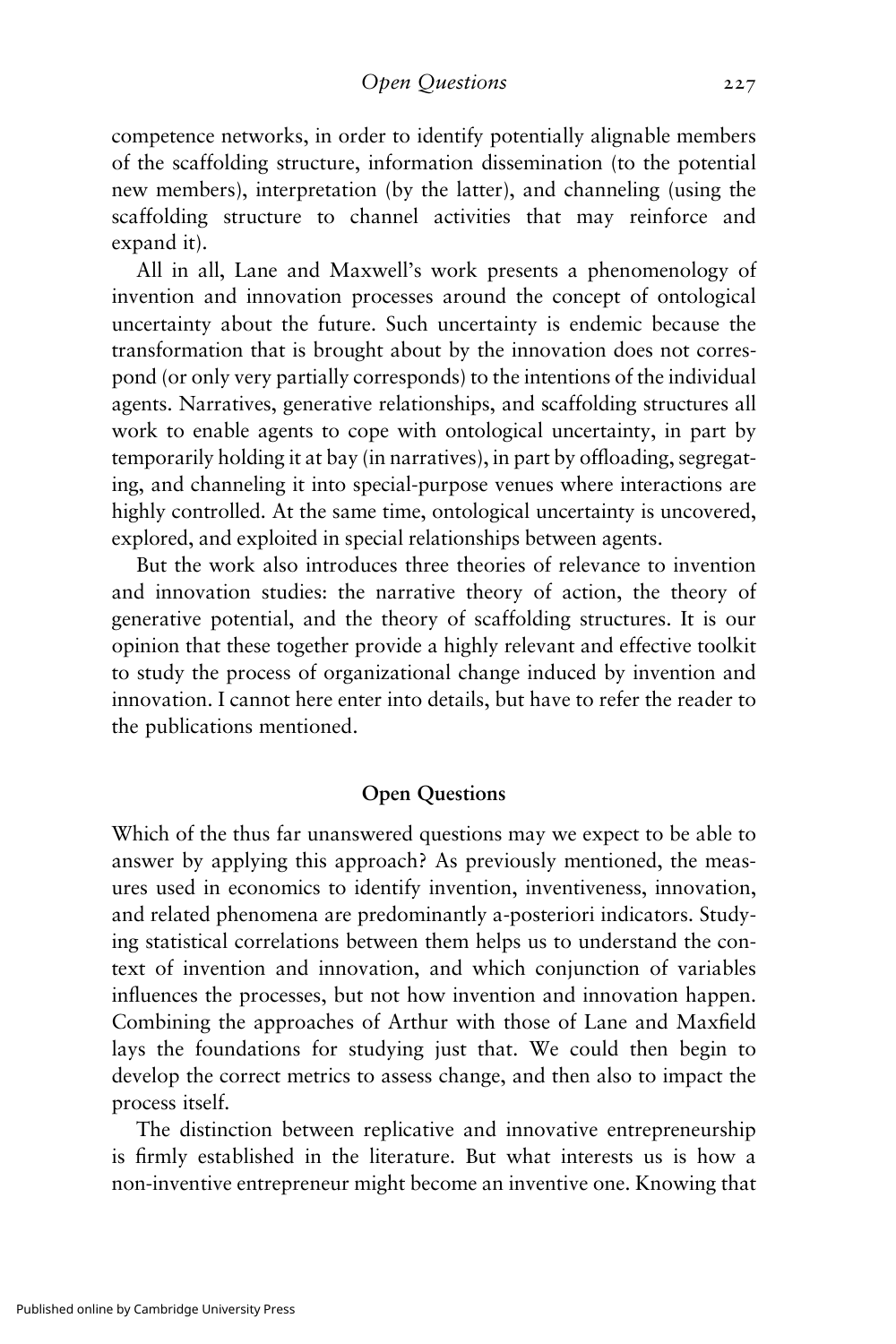would help us promote innovative entrepreneurship in a more focused way, create more conducive social, legal, and economic contexts, and adapt our educational strategies, for example.

Moving a level up, to the community, we remark that the study of innovation has enabled us to characterize at least loosely what makes a community innovative (see Florida 2002), but does not enable us to understand the process by which that community has acquired such an innovative culture. That would be particularly relevant to understanding our current western economies, but also how in parts of those (for example in the financial and information technology domains) excesses are triggered (other than through simple greed).

At all three levels, one important aspect of our work will (again) be to try and evaluate choices made against options not chosen. What is the weight of a particular technical choice in the development of an invention? What is the impact of choosing to develop it for a particular purpose and not for another? How about choosing among one of the many options open to create scaffolding structures? What was (were) the decisive factor(s) in developing an innovative community, and what is the impact of that (those) factor(s) on the form that community takes?

Combining these ideas would enable us to map some of the processes leading all the way from the emergence of the ideas and decisions that engender inventions, via the network dynamics responsible for their spread into the wider world, to their implementation in different contexts, and to their eventual unanticipated consequences for sustainability and the challenges these pose.

Improved understanding of that chain of processes and events should ultimately enable us to modify it in ways that deal more effectively with the initial challenges and minimize or mitigate the unanticipated consequences, so as to ensure improved sustainability of the technology, the economy, and more widely the socioenvironmental system. In the following sections, I will try to illustrate how these ideas might be used in practice.

## **The Inventor and the Context: Niche Construction**

Material innovations play out at the interface between a society and its natural environment. At that interface, techniques do not follow either the logic of the society or that of the environment. Though they relate to both they are not determined by either. To understand the logic involved, we need to adopt a non-determinist approach, in which the role of the maker/ inventor's ideas and choices is at the core of our reasoning, and we focus on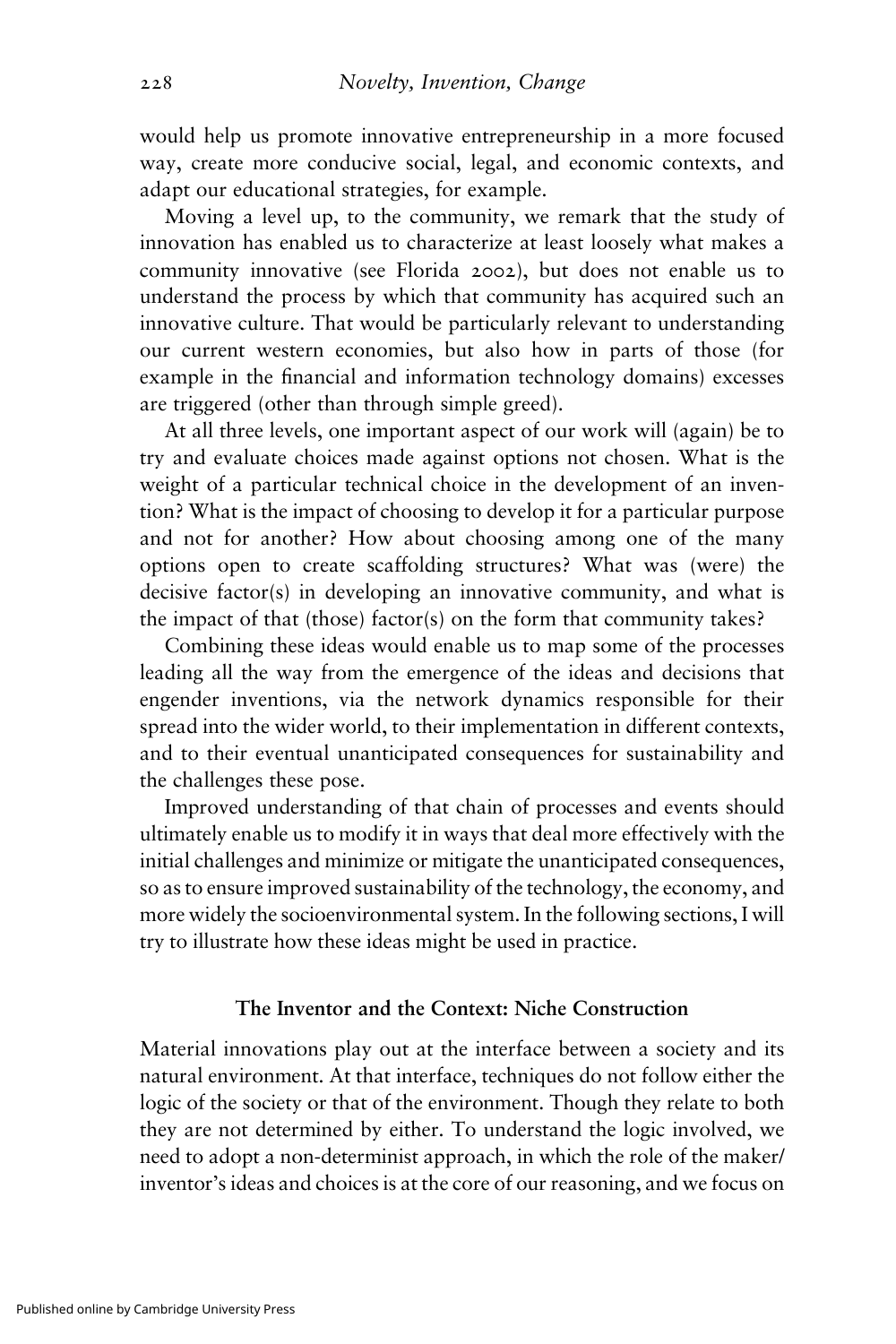how it articulates with the outside, material, world. As we saw in Chapter 10, that articulation plays out in the interface between solutions and challenges.

The *chaîne opératoire* approach first introduced by French anthropologists and archaeologists has greatly advanced our understanding of the procedures by which artifacts are created (van der Leeuw 1976, 1993; Lemonnier 1992, 2012; Boëda 1994, 2013; and others), and has drawn our attention to the cultural context of creation. It aims to reconstruct the process of making, from the traces left by the makers' actions on the objects made to the actions that were responsible for these traces. By reconstructing the sequences of action whereby artisans (and users) act on matter in the production (and consumption) of things in order to deal with challenges they face, this method encourages a thoroughly relational, systemic outlook on materials and artifacts. Every object is the outcome not only of, for example, the choice of raw materials, but also how the materials were prepared, how the artifact was then formed, and finished – and how any one choice in the sequence impinges on the others. Hence one begins to see the finished artifact not as some fixed entity, but as a kind of emergent stabilization from among a field of forces that are in some tension with one another – change a pottery firing technique and one may have to change the clay; change a decorative motif, and a different pigment may be required.

But the *chaîne opératoire* approach does not put this process in a wider, equally dynamic context that might help us understand how change occurs in any specific manufacturing tradition. To achieve that, as Knappett et al. (in press) have argued, we need to move from ontology to ontogeny. In thinking about actions, and the humans performing those actions, the next step is to contemplate:

- 1. Which dynamics may be responsible for variations in the instantiation of a technological tradition, leading to invention and innovation within such a tradition?
- 2. Given such variation, how do societies maintain a particular manufacturing tradition?

But the two questions constitute a tangled hierarchy (Dupuy 1990), so one could therefore also invert them and ask:

- 1. How do societies dynamically maintain a particular manufacturing transition?
- 2. How does the dynamic involved in maintaining a tradition nevertheless allow for the emergence of novelty?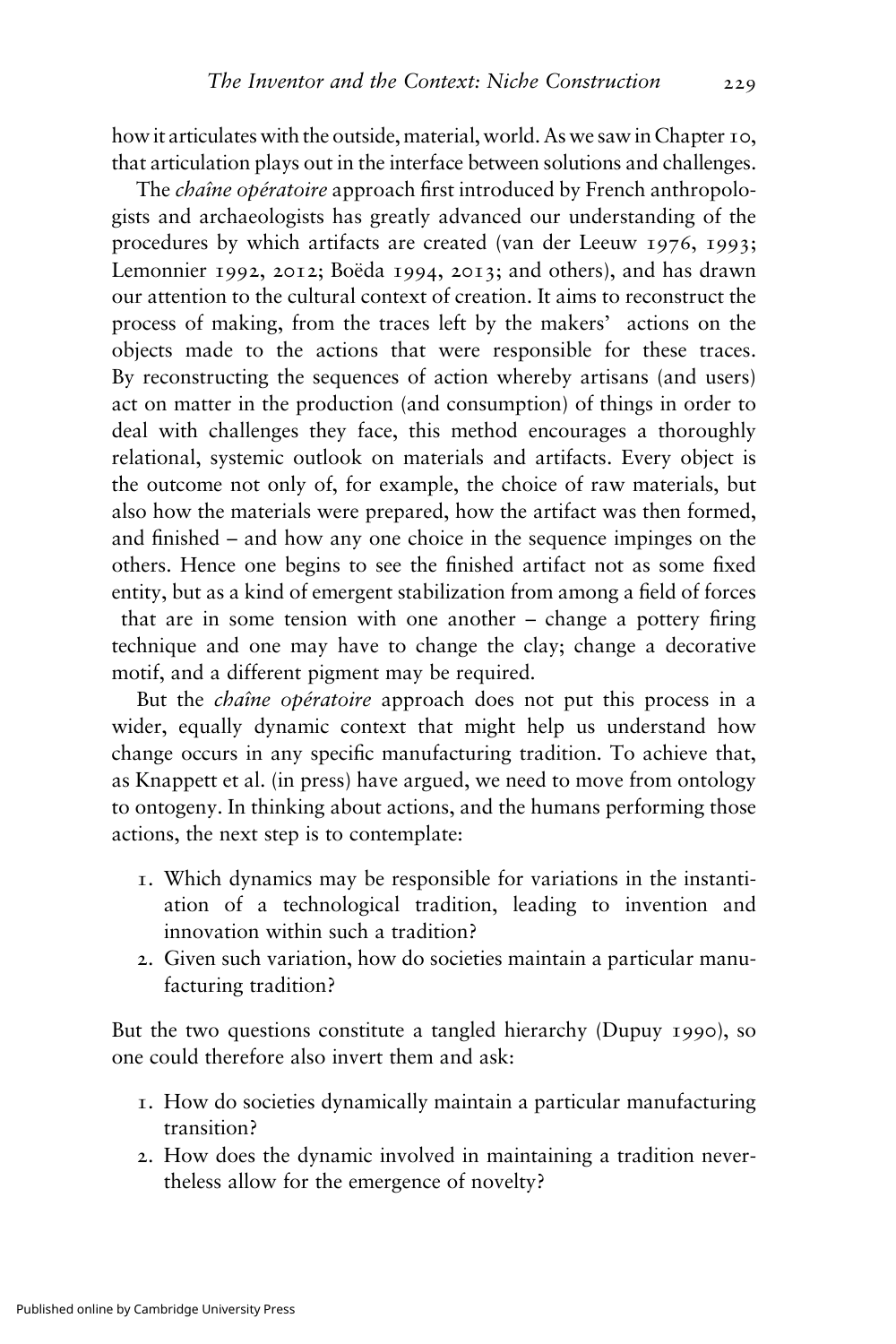Among the useful concepts that a comparison between the emergence of novelty in biology and in society offers us is niche construction (Odling-Smee et al. 2003). Laubichler and Renn (2015) include this concept in their extended evolution model that emphasizes the links between the internal dynamics of a system and those that create its environment and link both. It reflects the idea that we cannot realistically represent or study invention or innovation without taking into account the fact that it occurs in, partly shapes, and is shaped by, its context. In the process, inventions and innovations create a dependency relationship with their niches in the wider context, and if, for some reason or other, that context changes, the invention may well disappear or be transformed. Conversely, if the innovation is no longer produced, the niche will disappear.

When applying this concept of niche construction to our study of technological invention, and in particular to the relationship between the inventing actor and the context in which invention occurs, we should articulate our perception – which should be as complete and unbiased as possible – of the different functions, materials, techniques, etc. that constitute that context in the world out there with a perspective on that context representing the actor's subjective point of view. That perspective is always partial, biased, and part-driven by social, cultural, and other factors external to the material context of innovation, and its object of study is how the maker's perception articulates these factors with the material conditions of manufacturing.

The stage for this articulation is the interaction between the objective context of manufacturing and the subjective map the inventor has of it. In the process, the external (natural and social) world and the internal (perceptual) world of the actor (partly) shape each other. Over time, this engenders a coevolution that in turn shapes the wider context of invention and innovation in what we call a technological tradition. In this coevolution, each and every technological choice, once it is made, limits the total option set of future choices and generates its own set of unintended consequences, eventually leading to new solutions. The same is true of every social, organizational, and institutional choice made.

The domain in which material and procedural inventions occur, which we could call the technosphere, thus has a logic all of its own, which does in part shape, and is shaped by, the path dependency of a society around its evolving technology.

There are (at least) three levels of knowledge involved in shaping that coevolution: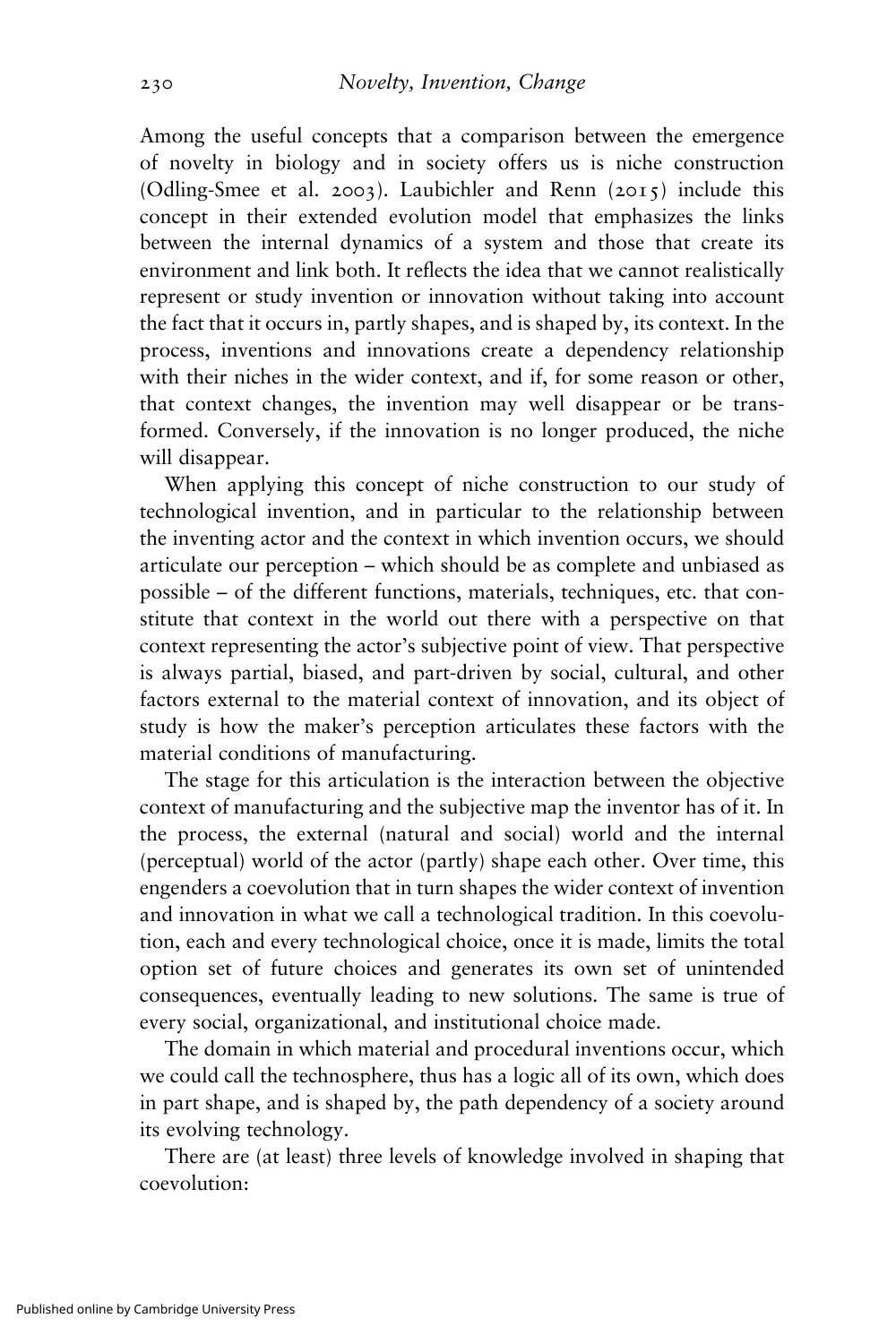- 1. The slowest to change is the collective knowledge that is shared between the members of the community involved. Change at this level involves changing the worldview of the community, its habitus, its approach to technology. The main barrier to such change is that the perspective of the community is limited by the things it has never thought about and which it therefore has no way to describe, analyze or conceptualize. Breaking through that barrier is itself a major invention/innovation. But there can also be conscious social barriers, for example through the protection of intellectual property rights.
- 2. At the level of the individual one has to take tacit knowledge ('know-how') into account, which has either been subsumed under more conscious conceptual knowledge and customs or resides in the physical, neuro-muscular behavior of the human body. It is difficult to acquire, requiring substantive and often long apprenticeship, but it is also difficult to change as it is not embedded in our conscious memory but is exercised as routine movements and actions.
- 3. But the individual also has conscious knowledge ('know that'), which is subject to conscious learning and is therefore the easiest and quickest to change. It actively involves the conscious mind, planning and changing behavior. Yet one must remember that such conscious knowledge is also limited by its boundary with the unknown – those processes, questions, and challenges that one has never thought about. It is in this domain that inventions are born most easily.

Looking at the conceptual aspects of techniques in this manner, as anchored in the mind rather than constrained by natural resources and the technological environment, makes a plausible argument for the fact that novelty is limited by the way in which traditions are anchored conceptually and in practice. But how might the same conceptual dynamics engender change? To answer that question, we need to look into the ways in which the practitioners of technologies articulate their relationship with the outside world, and in particular we need to give a central role to choice. Humans are making choices at every step of the way in the manufacture of even the humblest artifact – which means that technologies are mindful and full of intent (and as stated, these choices are typically interdependent as well). That a technological approach then becomes, in this recognition of choice, inherently cognitive (though not by default cognitivist) is worth emphasizing, because it is quite distinct from a materialist or biological outlook.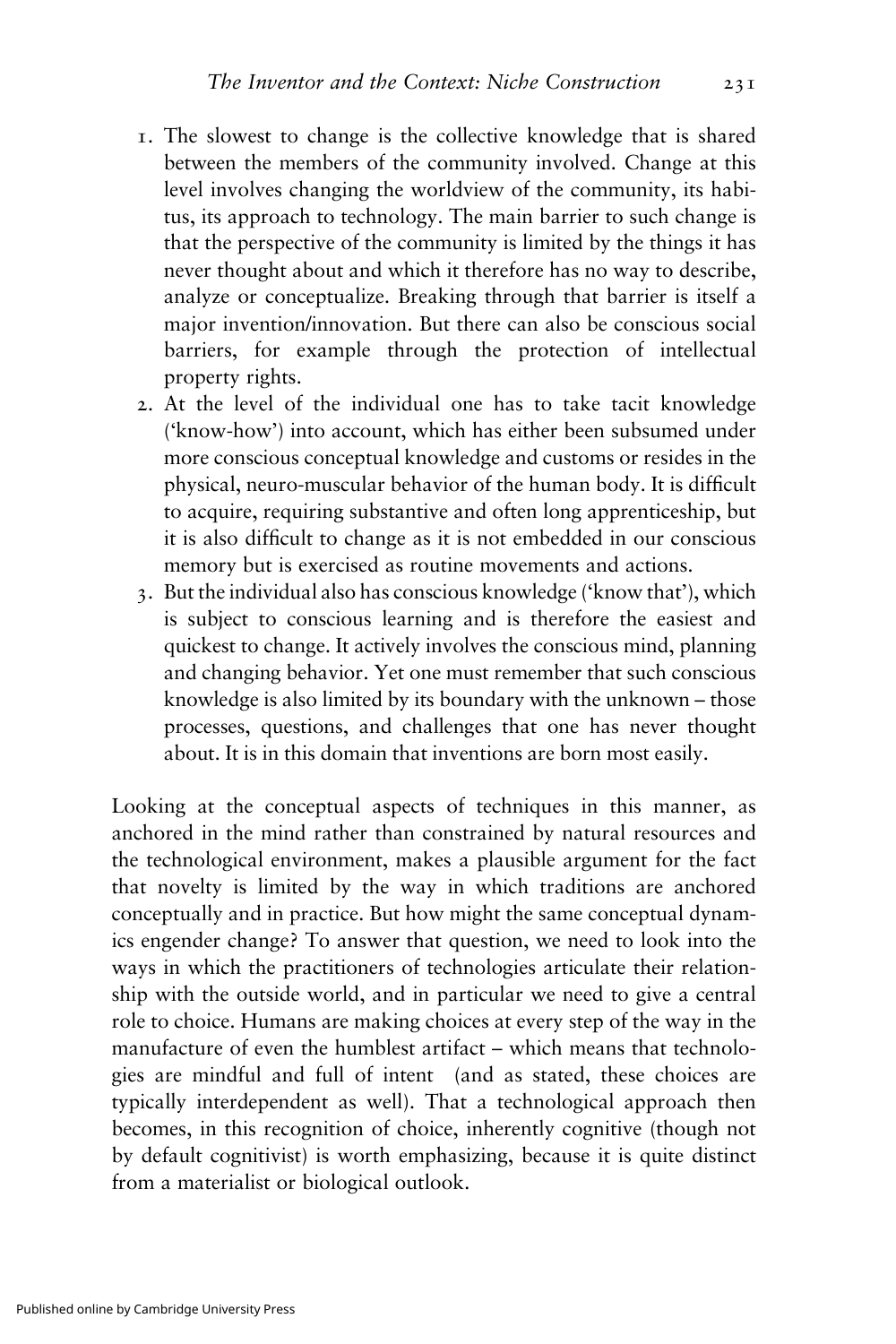### **Creation, Perception, Cognition, and Category Identification**

I have already cited the eminent anthropologist Roy Rappaport, who said in a lecture series I attended at the University of Michigan in Ann Arbor in 1977 that "Creation is the simultaneous substantiation of form and information of substance." It involves a back and forth between mind and matter in which a form (an idea) is given shape in the material world. That process is iterative at two levels. The most evident of these is the fact that the maker begins with an approximate idea of what she or he intends to make, and during manufacture both corrects that idea and fine-tunes the product made. But there is also a deeper level in which the process of creation is iterative: that of defining the categories to be distinguished by the maker in the process of making. At that level, the iteration involves the interaction between perception and cognition in the mind of the maker. Modern cognitive science is in the process of learning how this works in the mind, but as a noncognitive scientist I do not pretend to be able to look at this process at that level. Rather, I would like to use the simplified model of category creation that is summarized in Figure 9.1, of which the basic idea is that the process of relating categories to observations is dependent on which of the two serves as a referent.

To summarize, when a concept is being generated, this is a process of comparing an idea as a subject of exploration with phenomena that serve as referents. In such a comparison, the emphasis is on similarities. After a while, the concept is established because one has a good sense of the phenomena that might belong in the category, but not yet of the phenomena that in the end might not. To gain the latter insight, the direction of the comparison is reversed – the category becomes the referent and the phenomena are compared to it. In that process, the mind emphasizes the dissimilarities between phenomena and concept, so that in the end one knows both what belongs and what does not belong in the category.

We have seen how this description of the process of categorization leads one to distinguish between open categories (where one knows which phenomena might belong but not yet which do not) and closed categories (where one knows which phenomena do belong and which do not). It seems to me that this description does indeed summarize for our purposes what goes on in the creative process, leading to the categories adopted from among the many potential ones that the creator does indeed understand and actively exploit in thinking about the manufacturing process. But of course it ignores a number of other factors, such as the emotional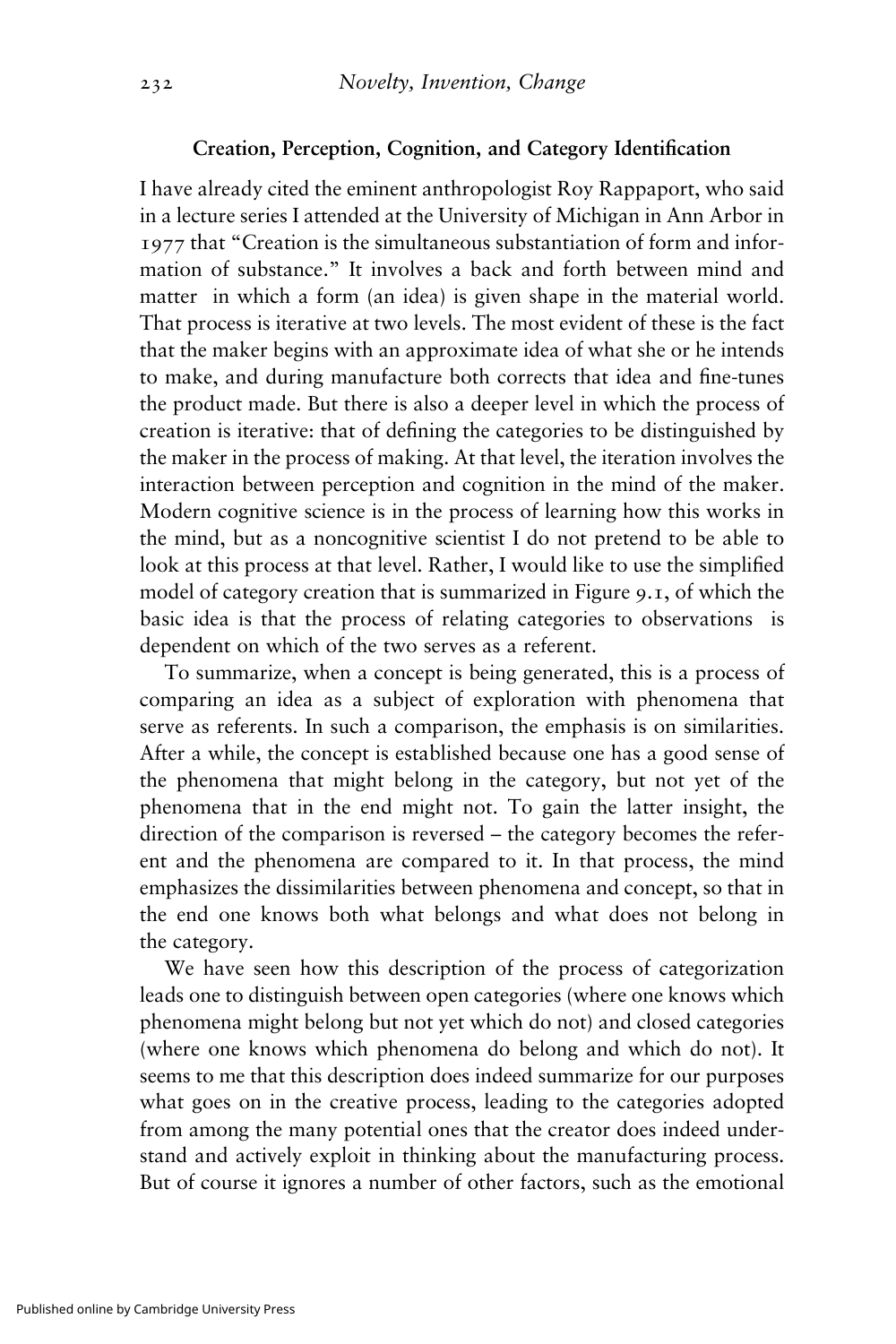ones that are increasingly recognized as important in category formation and decision-making.

On the basis of this schema, one can distinguish three different cognitive spheres or cognitive spaces that are simultaneously present in the mind of a creator during manufacture:

- A certainty sphere that is fully cognized, which is made up of the closed categories in the mind of the maker of (not only material) artifacts, so that he or she knows exactly what is what and has a fixed idea on how to proceed;
- A possibility sphere, which consists of the open categories in the mind of the maker, where the latter is still to some extent undecided and therefore flexible in his or her interactions with matter;
- A problem sphere, consisting of the domain for which there are no categories (yet) in existence, and which therefore is that of the unknown and dimly perceived but unsolved challenges, about which the maker has no idea at all.

If we next look in some more detail at how the maker deals with the problem sphere, we need to take into account that the human perception of the present iteratively relates an assumed past to personal experience and projects the resulting vector into the future. In other words, there is an interaction between perception from an a priori point of view, which opens opportunity for variation, and perception from an a posteriori perspective, which limits variation – the former is focused on emergence, on novelty, and on possibilities and probabilities (opening categories), while the latter is focused on origins, on tradition, and on causality (closing categories). It is in that interaction that invention takes place.

### **How Are Technical Traditions Anchored?**

Next, it is interesting to look at how this interaction engenders both stability and change. Based on a comparative and detailed study of a wide range of past and present pottery-making traditions from different parts of the world that produce highly similar, globular pottery I have in an earlier publication (van der Leeuw 1993) focused on the importance of choice in studying creation, including manufacturing. That has led me to conclude that any approach to exercising a technique is anchored at a minimum of three different levels, in increasing order of flexibility and opportunity for change.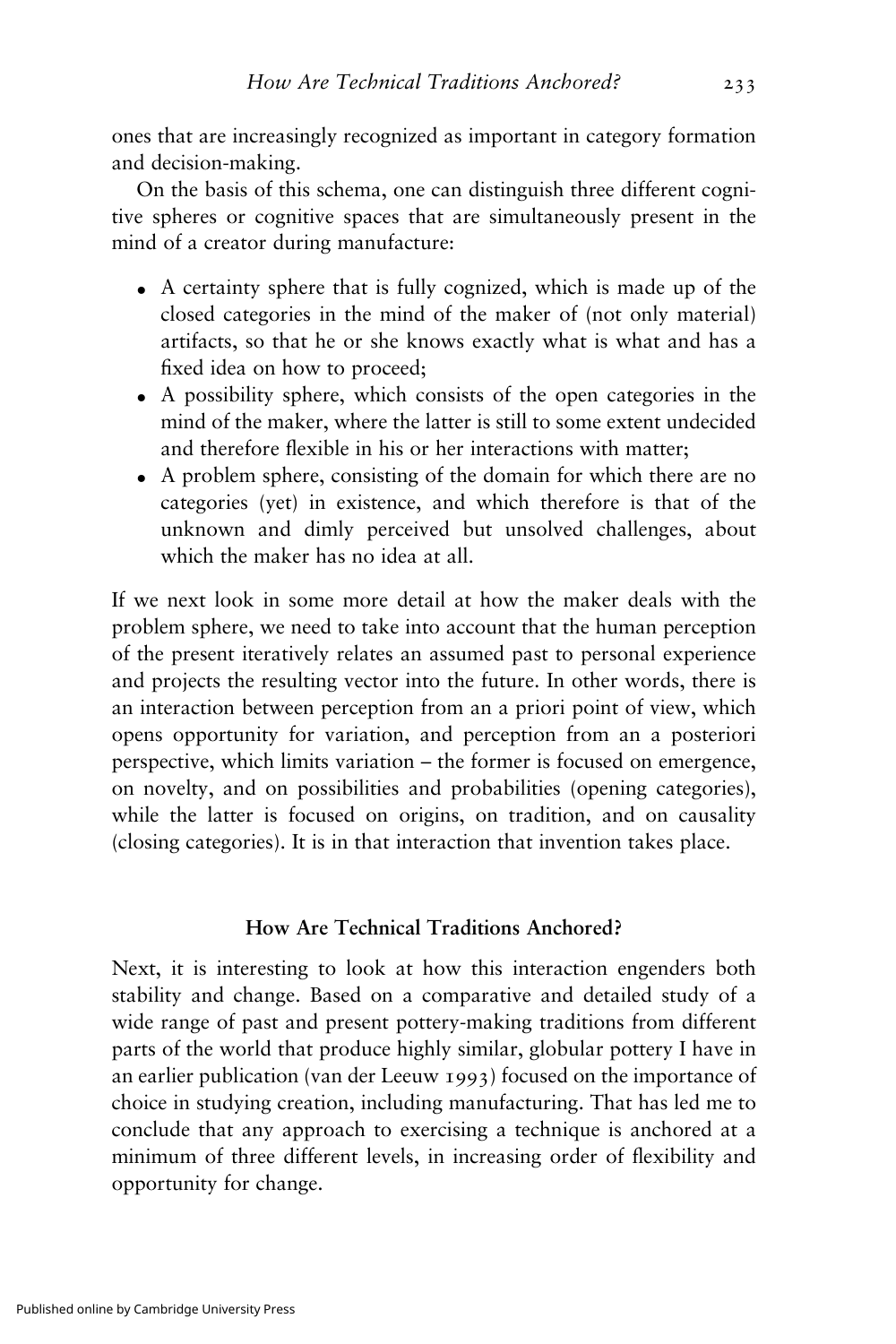- 1. First of all there are the temporal, spatial, and functional conceptions of the objects to be made, anchored in the minds of the makers' community. These shape the topology of the objects to be created, their partonomy (the relationship between a whole object and its parts), and the sequence in which the creators create their products. In most technical traditions, all three of these are deeply anchored in the collective as well as the individual (tacit and conscious) knowledge of the individuals involved, and not likely to change. They constitute the domain of the closed categories and as such anchor each individual technical tradition in its own way. New procedures to be introduced are generally such that they take the existing conceptions of topology (space), sequence (time), partonomy, and function into account. Not doing that would make innovation extremely difficult.
- 2. Next in my overall scheme of things are the executive functions, the tools and techniques acquired to instantiate objects that meet the existing topology, partonomy, function, and manufacturing sequence. Importantly, these executive functions include tools and the ways in which these tools are used. Executive functions are part of the possibility space in the maker's mind. They are generally anchored in both the unconscious and the conscious knowledge of the person practicing a technology. Change in these executive functions will initially involve the conscious knowledge of the maker who experiments with the effects of a change, but once the usefulness of a particular change in executive functions has been established, with time, the tacit knowledge-base will also be involved, through longer-term practice of the actions concerned, so that they become anchored in the musculo-skeletal memory of the practitioner.
- 3. The third level is that of the choice of raw materials and other components of a technology, including their nature, their quantity, and their preparation. This domain is also part of the maker's possibility space. Except in very constraining and limiting environments, these can be varied the easiest and adapted to changes in executive functions. Often, their adoption depends on the availability of parts, materials, etc. of other technologies. But the choices are made according to the ways in which the practitioners of a technology articulate them with their conceptualizations by means of the executive functions they adopt. That articulation is itself an interactive process.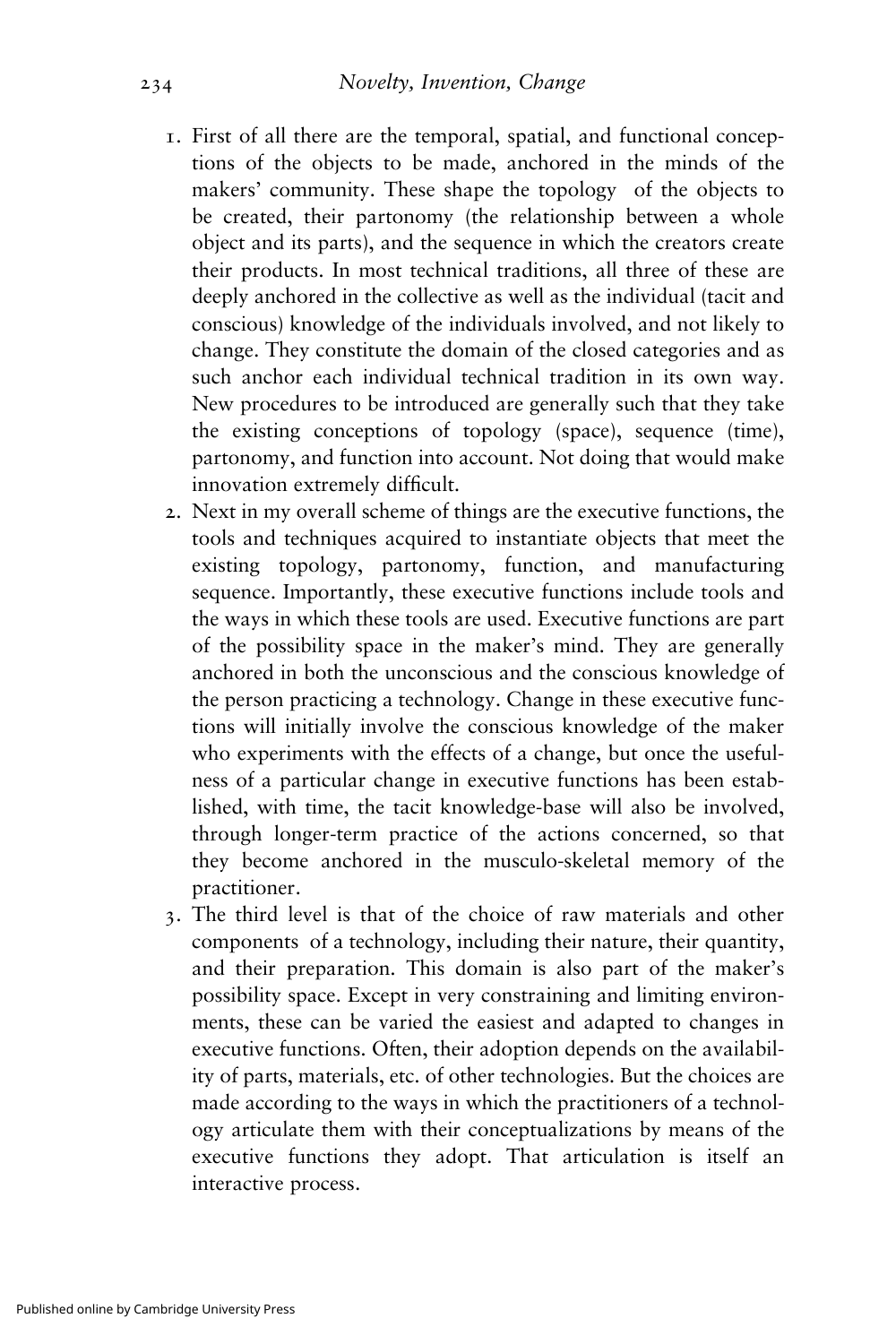I am positing that invention is part of the process that creates new categories in interaction between knowledge and data (closed and open categories) that occurs between the certainty sphere (closed categories), the possibility sphere (open categories) and the problem sphere (potential categories), and that the degree of novelty depends on the extent to which each of these spaces is involved.

### **The Locus of Invention**

In practice, this interaction occurs between the (externally defined) context of the manufacturing process (the niche in which invention occurs), which encompasses both sociocultural (customs, institutions, economy, etc.) and material (resources, existing components and technologies, etc.) elements of that context, and the (internally defined) perception the creator has of those components. The articulation between these two is at any time a question of choice, but the choice is not (as is often assumed in the black-box model of novelty creation that relates input and output without looking at the dynamics occurring inside) random or unlimited. Choices are always limited by the reality and the perception of the niche to which the choice relates.

As a starting point, we must therefore attempt to characterize the niche in which a practitioner of a certain technology operates and the total set of contextual variables that might impact on the choices that the individual can make, whether inventive or not. Once that is done, we have to see if we can identify among that set those variables that are actually perceived as sufficiently important to be taken into account in the practitioner's approach to practicing the technology.

In Chapter  $13$ , I have chosen the (admittedly relatively simple) example of manual pottery-making to illustrate the invention dynamic, relying on my knowledge of both the external and the internal perspectives of the context in which that craft is practiced by pre-modern potters (van der Leeuw 1976, 1991, 1993, 1994a, 1994b; van der Leeuw & Pritchard 1984; van der Leeuw & Torrence 1989; van der Leeuw & Papousek 1992; van der Leeuw et al. 1992).

#### **NOTES**

1 The first part of this examination is based on a very gracious, unpublished, contribution of Margherita Russo (University of Modena, Italy) to a study into invention and innovation funded by the Kaufmann Foundation that I directed